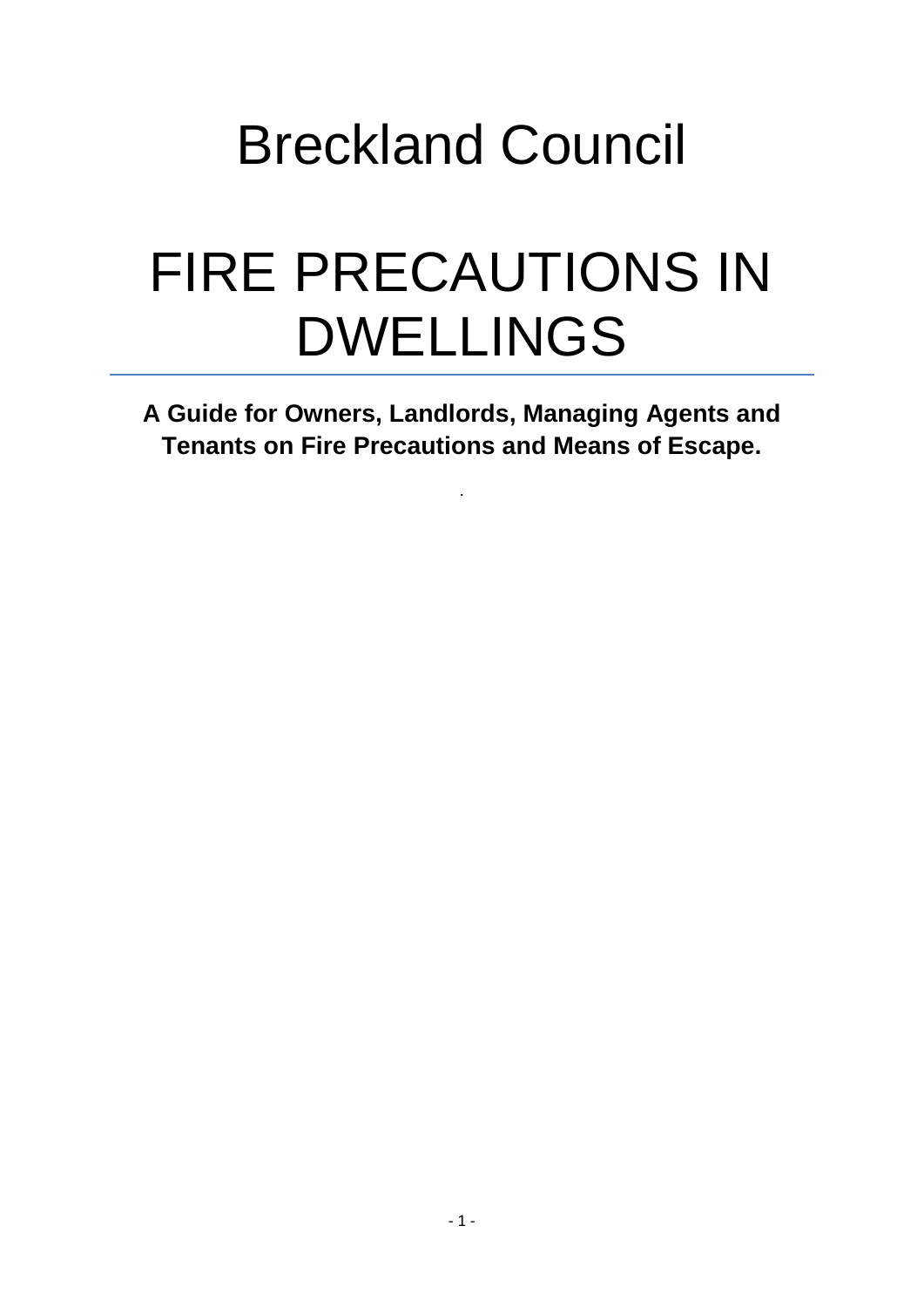# **1.0 Introduction**

 Dwellings that are owner occupied or rented out to provide accommodation for tenants should provide a safe and healthy environment and achieve a minimum standard. Fire safety, covering means of fire warning and escape, is an important element in overall safety in all forms of housing and owners and landlords should strive to achieve the highest standards. The greatest risks from fire exist in multiply occupied buildings and this is reflected in the requirements set out below.

 Breckland District Council, ( the Council ), is committed to working with landlords, managing agents and tenants to achieve the standards required in the private rented primarily aimed at the owners, landlords, and managing agents of privately rented sector. The Council will provide advice and guidance on meeting these standards and will take enforcement action, where necessary, to ensure properties achieve and maintain those standards. This document can only be a guide to the standards and an assessment will be required to ensure compliance in any individual case. It is dwellings but can also serve as a guide for tenants.

 Health and safety is covered by the Housing Health and Safety Rating System, ( HHSRS ), described in greater detail below. In the case of fire safety the Regulatory Reform ( Fire Safety ) Order 2005, ( FSO ), will also apply in certain dwellings, Houses in Multiple Occupation and flats it will be the Council. In other circumstances. Breckland District Council, ( the Council ), and Norfolk Fire and Rescue Service, ( NFRS ), have a joint protocol that determines which Authority will take the lead in enforcement responsibilities in any particular case. In single family circumstance it will be NFRS. In all cases the Authorities will consult with each other to ensure the appropriate standards are achieved.

 maintenance of means of fire warning and escape. The regulations also place duties and responsibilities on occupiers with regard to fire safety. In Houses in Multiple Occupation, ( HMO ), additional legislation will apply. Generally The Management of Houses in Multiple Occupation ( England ) Regulations 2006 will apply to all HMOs while The Licensing and Management of Houses in Multiple Occupation ( Additional Provisions ) ( England ) Regulations 2007 will apply where an HMO is subject to a licensing scheme. These Regulations cover the ongoing

 In the context of this publication fire safety standards describe the facilities, fixtures, fittings and management of a privately rented property which contribute to its safety. It is important to remember that as well as provision of facilities and equipment that there is an ongoing requirement for maintenance to ensure standards are adhered to.

The information in this document has been drawn from legislation, Government guidance, the LACORS publication '*Housing – Fire Safety Guidance on fire safety provisions for certain types of existing housing'* and what is regarded by Local Authorities as best practice. Definitive interpretation of the legislative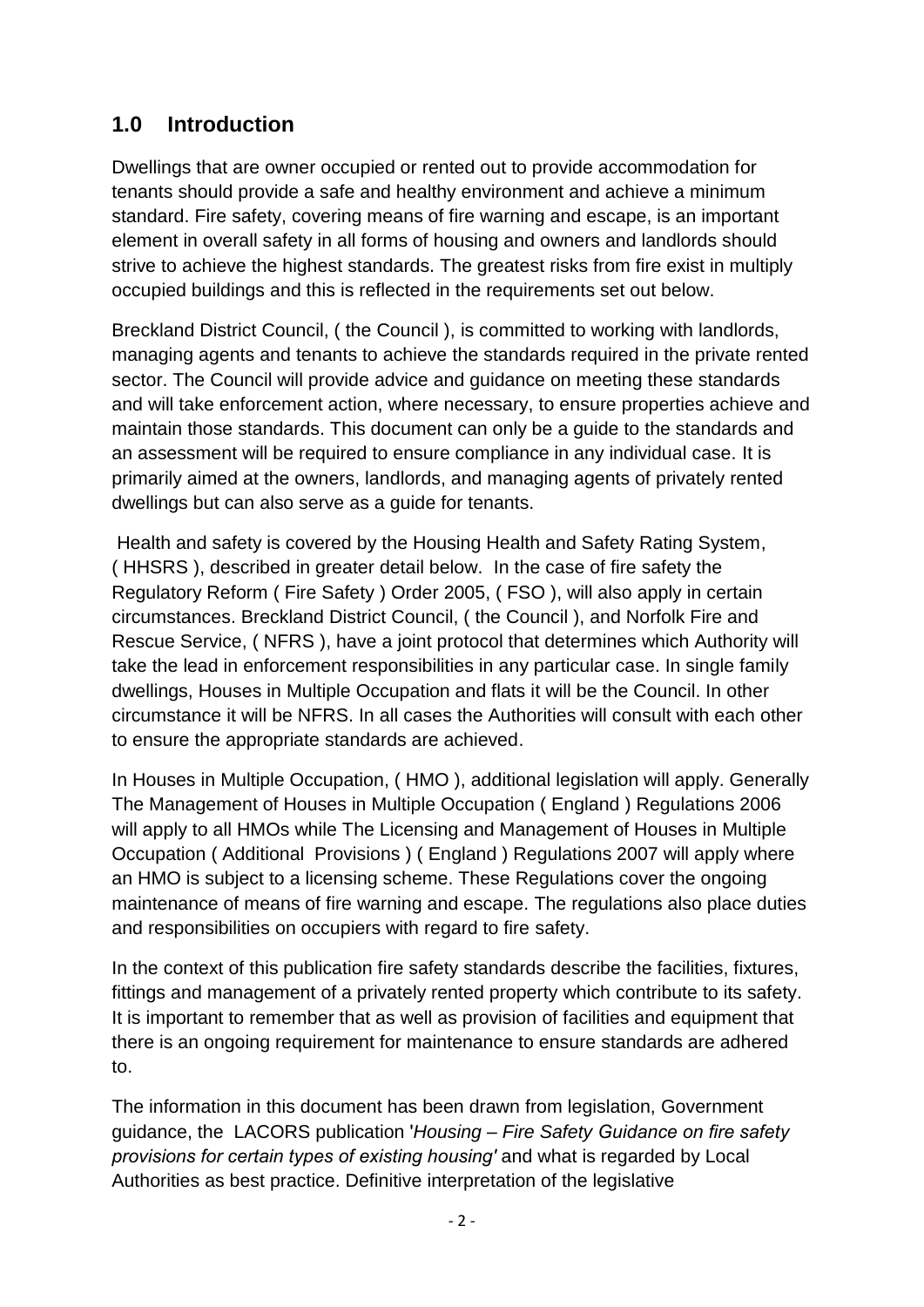requirements can only be made by the relevant court of law or Residential Property Tribunal.

# **1.1 Definitions:**

 bedrooms and kitchens). A dwelling need not contain it's own bathroom/wc. **Dwelling –** a building, or part of a building, designed, or intended, to be occupied as a separate dwelling i.e. with exclusive use of it's living space ( living rooms and

 sharing of facilities and may also cover a self contained flat with shared access. **House in Multiple Occupation ( HMO ) –** a building where the living accommodation is shared by persons not forming a single household and there is

 **Household –** relation by marriage, equivalent partnership or blood; ( spouse,  niece and cousin ). May also include other relationship in very specific circumstances cohabite, parent, child, grandparent, grandchild, brother, sister, uncle, aunt, nephew,

# **1.2 The Housing Health & Safety Rating System (HHSRS):**

 The HHSRS was introduced by the Housing Act 2004 as a methodology to assess the health and safety of dwellings. The underlying principle of the HHSRS is that any designed, constructed and maintained with non-hazardous materials and should be residential premises should provide a safe and healthy environment for any potential occupier or visitor. In order to satisfy this basic principle, a dwelling should be free from both unnecessary and avoidable hazards.

 Environmental Health Officers or Technical Officers will inspect a dwelling with the aim of identifying all the deficiencies within the dwelling. A deficiency is defined as being the failure of a particular element to meet the ideal or optimum standard as best to prevent or minimise a hazard. Such a failure could be inherent, e.g. as a result of the original design, construction or manufacture, or it could be a result of deterioration, disrepair or a lack of repair or maintenance.

 assessment will be made. This is based on the risk to the most vulnerable potential premises at the time of the inspection. The assessment will result in the hazards being given a score. The scores reflect both the likelihood of harm being caused to occupiers by the deficiency and the severity of the health impact. Those scores will determine the band into which the hazards will fall. The regulations prescribe that Hazards. Once the deficiencies within a dwelling have been identified a health and safety risk occupant of that dwelling irrespective of the current occupants, if any, in the hazards falling within bands A to C are Category 1 Hazards, ( the greatest risk and/or worst health effects ), while those within bands D to J are Category 2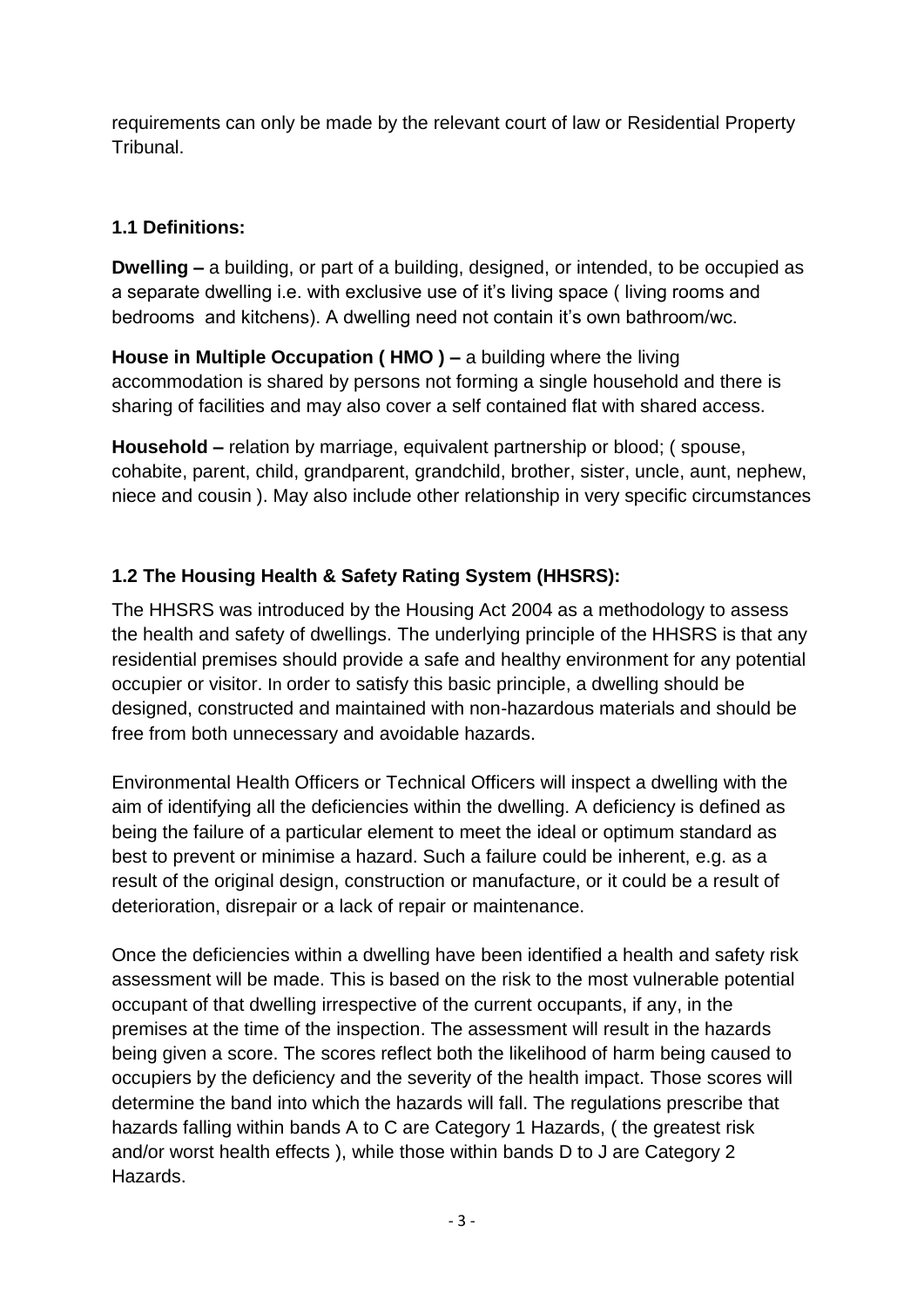The Housing Act 2004 places a general duty on the Local Authority to take action against all Category 1 Hazards. The Council will, therefore, actively seek to have the from the landlord that the work will be done or by the service of a formal enforcement notice. Action may also be taken against Category 2 Hazards. necessary works to remove or reduce all Category 1 Hazards carried out within a suitable time frame. This will be done either by obtaining acceptable assurances

# **1.3 The Regulatory Reform ( Fire Safety ) Order 2005 ( FSO ):**

 the Council but where there is mixed use within a building, e.g. living accommodation over commercial premises with shared access, NFRS may take the lead. The FSO does not apply to domestic dwellings except where there is sharing of living accommodation e.g. kitchens, bathrooms and other common areas including halls and stairways. In most Houses in Multiple Occupation enforcement will be by

 Where the FSO applies to a premises there is a duty placed on the responsible person, ( the person having control who is normally the owner but could be a managing agent ), to ensure the safety of persons in the premises. The responsible and how they might be eliminated or reduced . person is required to carryout a fire risk assessment to identify what hazards exist

For further information on the FSO please contact NFRS.

# **1.4 General principles:**

 The general principle of fire safety is that in the event of a fire occurring in a dwelling or multiply occupied building the occupiers will be given sufficient warning of the fire early enough to allow evacuation to a point of safety.

To this end there are two components; fire warning and fire escape.

 earliest stages. These detectors will then give a means of fire warning consisting of a particularly in large buildings so that a fire in one part gives rise to alarms sounding Fire warning means a combination of heat and smoke detectors to detect a fire in it's bell or siren and/or flashing lights. Manual, break-glass, call points may also be used in addition to other forms of detection. A number of detectors may be interlinked, in all parts. In high risk situations, such as mixed business/commercial and residential use, there may be a requirement to link detectors and warning systems over more than one premises.

 Fire escape is the route that occupiers may take to evacuate a building that is on fire would consist of a route from the most remote habited part of the building to the final with minimal risk to themselves. In smaller dwellings there may be no special requirements but in dwellings with complex layouts and larger multiply occupied buildings there may be a requirement to provide a protected route. Normally this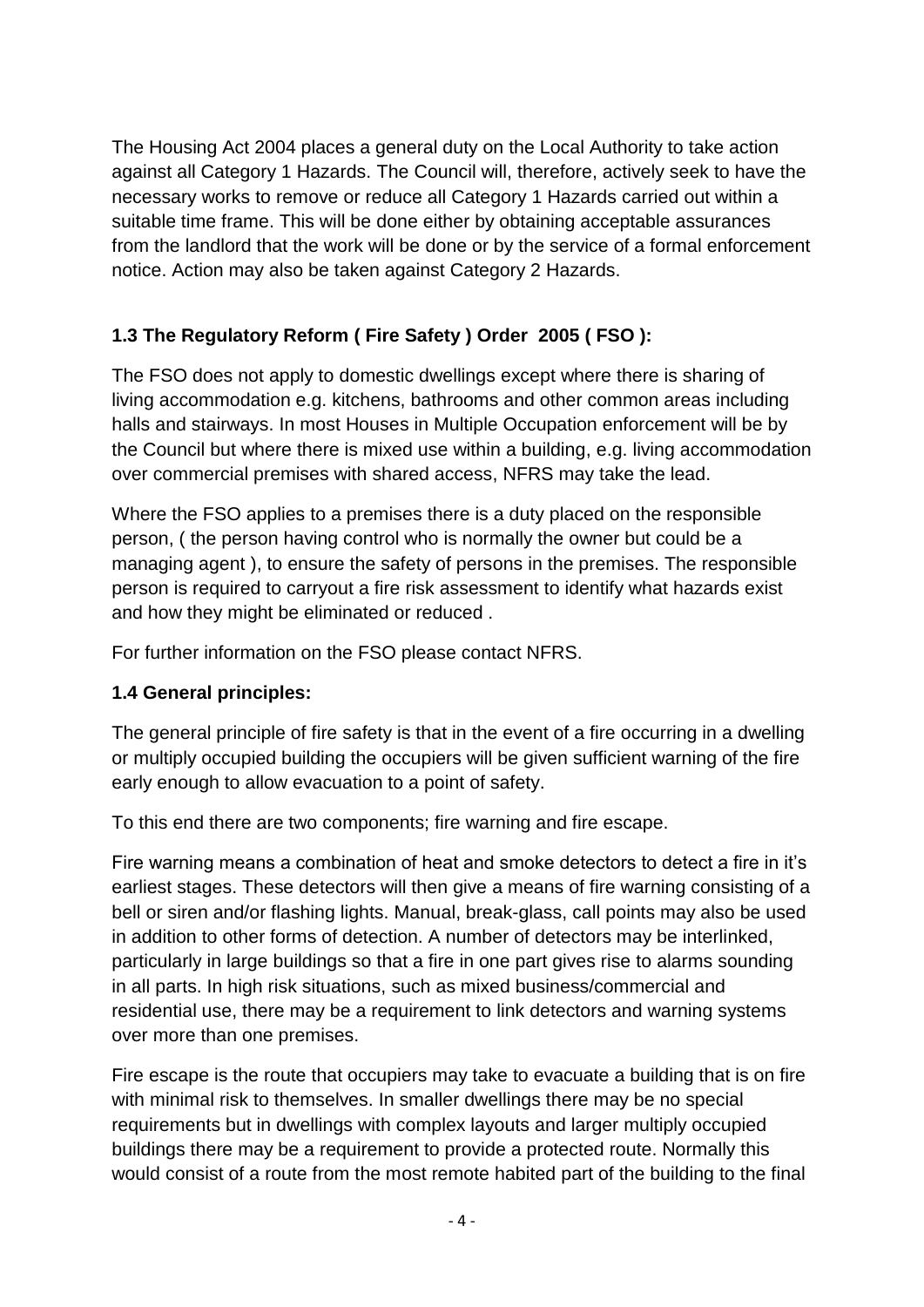exit point and thence to a place of safety. This route is expected to remain secure from fire and smoke for at least 30 minutes internally. Doors opening onto this route will, therefore, be of 30 minutes resistance and self closing with smoke seals in some instances. Glazing in or around fire doors should offer the same level of fire resistance as the doors themselves. Cupboards on the route will also need to be of 30 minutes resistance or kept empty and locked shut.

In some circumstances a secondary means of escape will be required. Usually this will be external and windows and doors opening onto this escape will need to offer 30 minutes resistance. Planning permission may be required for such structures.

Where the means of escape is provided by an external staircase:

- should be full FD30S fire doors and frame sets; All doors that lead out on to, or that are located under, the external staircase
- The escape route must be kept free from obstruction at all times;
- There should be no free storage on the escape routes;
- staircase should be fitted with fire resisting glazing and any opening part should be effectively fixed shut as to provide a minimum 30 minutes fire All windows that view out on to, or that are located under, the external resisting construction. Glazing beads should be hardwood and should provide a maximum 15mm cover to the edge of the glass. Glazing is to be in accordance with BS6206;
- borrowed from street lighting. • The external means of escape should be adequately lit at night either by means of borrowed light from street lighting or by means of additional lighting An emergency lighting system compliant with BS 5266: part 1 is required where there is inadequate background light either from natural sources or

 Where the means of escape to a point of safety passes through an enclosed yard, alleyway, or passage that is also used by the commercial premises and that has doors and/ or windows belonging to the commercial premises, then these areas will be assessed to the same standards as external staircases.

All fire escape routes should be kept clear of obstructions and combustible materials.

Emergency lighting and signage may be required in some circumstances.

All provisions should comply with appropriate British Standards.

Any detectors, fire warning systems and emergency lights should be periodically tested in accordance with the Standards.

 Means of fire fighting may be recommended but a fire should only be tackled in it's rule is to evacuate and alert the Fire and Rescue Service by dialling 999. earliest stages and, only then, if there is no significant risk in so doing. The general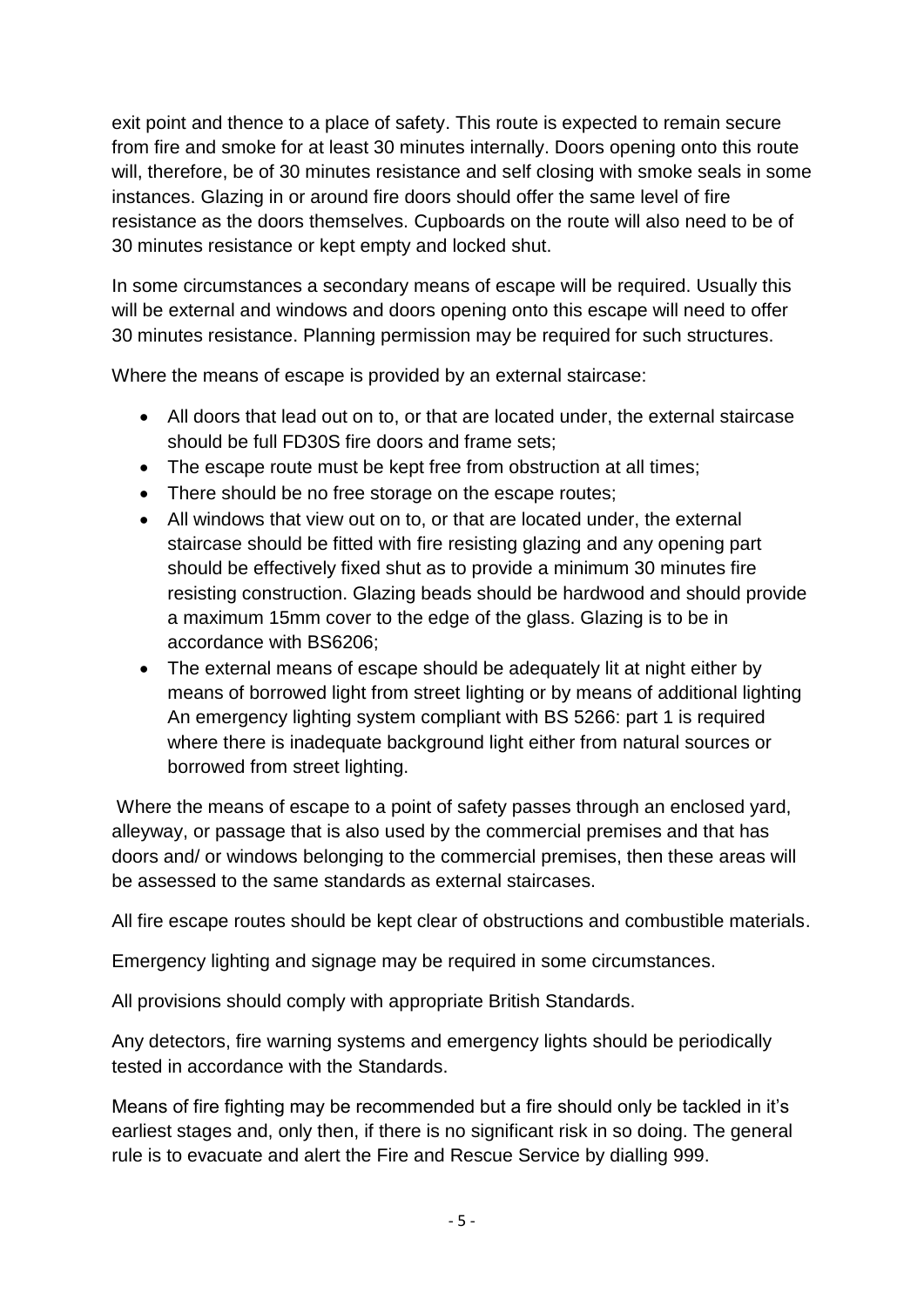# **Single Family Dwellings**

 persons living as a single household. This includes people that are married or living together as a couple, ( including persons in a same-sex relationship ). Family means A single family dwelling is defined as being a dwelling occupied by a person or specific relatives: parents, grandparents, children, step-children, foster children, grandchildren, brothers, sisters, uncles, aunts, nephews, nieces and cousins.

# **Single family dwellings of two, three or four storeys**

 This type of dwelling is a 2, 3 or 4-storey single occupancy house and does not include flats with shared access or maisonettes that are above or below other types of accommodation or commercial premises.

# **Fire Detection & Alarm System:**

A Grade D, LD3 system is required. This consists of:

- located in the escape route on the ground and subsequent floors; and • Interlinked mains-wired smoke alarms with integral battery back-up to be
- located in any cellar or basement. Additional mains-wired interlinked smoke alarms with integral battery back-up

#### **Escape Route:**

- No requirement for a full 30 minute protected route, but the escape route through risk rooms suitable escape windows should be provided from should have sound, conventional construction and should not pass through risk rooms (kitchens and living rooms). Where the escape route passes bedrooms and living rooms.
- There is no requirement for fire doors but sound, well constructed and closefitting conventional doors are required.

 exit doors are long or other higher risk factors are present then a 30 minute Please note that where construction standards are poor, travel distances to the final protected route may be required.

#### **Lighting of Escape Routes:**

• There is no requirement for emergency escape lighting, but conventional artificial lighting is required.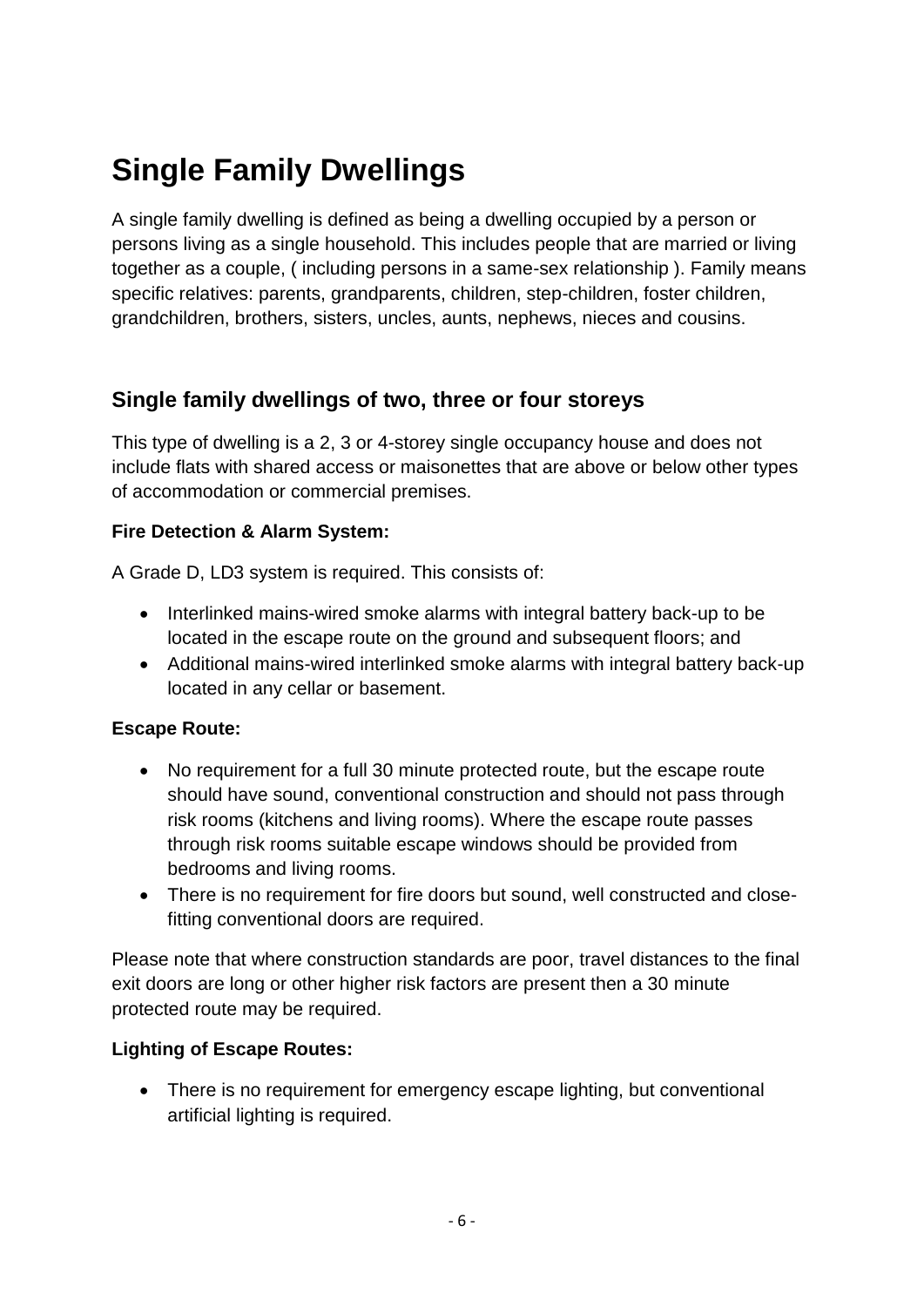# **Fire Separation:**

- There is no requirement for additional fire resistance but floors, walls and ceilings should be of sound, conventional construction.
- If a basement or cellar is present, 30 minute separation between the cellar and the ground floor escape route is ideal.

# **Fire Fighting Equipment:**

• It is recommended good practice to provide a fire blanket in the kitchen.

# **Fire Safety Signs:**

• There is no requirement for fire safety signage in this type of property.

# **Surface Finishes & Floor Coverings:**

• There is no requirement for additional surface finishes or floor coverings.

# **Management and Maintenance of Fire Safety:**

- It is recommended that all doors are kept closed at night.
- Fire blankets should be checked periodically to make sure they are in place and available for use.
- Where provided fire extinguishers must be inspected and serviced annually in accordance with BS 5306-3 and with the manufacturer's instructions.

# **Single Family Dwellings of Five and Six Storeys:**

 This type of dwelling is a 5 or 6-storey house and does not include flats or maisonettes that are above or below other types of accommodation or commercial premises.

# **Fire Detection & Alarm System:**

A Grade A, LD3 system is required. This consists of:

- which are linked to a control panel. Smoke detectors are to be located in all risk rooms and all circulation areas that form a part of the escape route. A heat sensing detector is to be located in all kitchens; A system of interlinked electrically operated smoke and/ or heat detectors
- The fire control panel located adjacent to the front door of the property;
- Manual call points located next to the final exits;
- accessible parts of the building and not less than 75dB(A) at all bed-heads when all doors are closed as to arouse sleeping persons. • The alarm signal must achieve sound levels of not less than 65dB(A) in all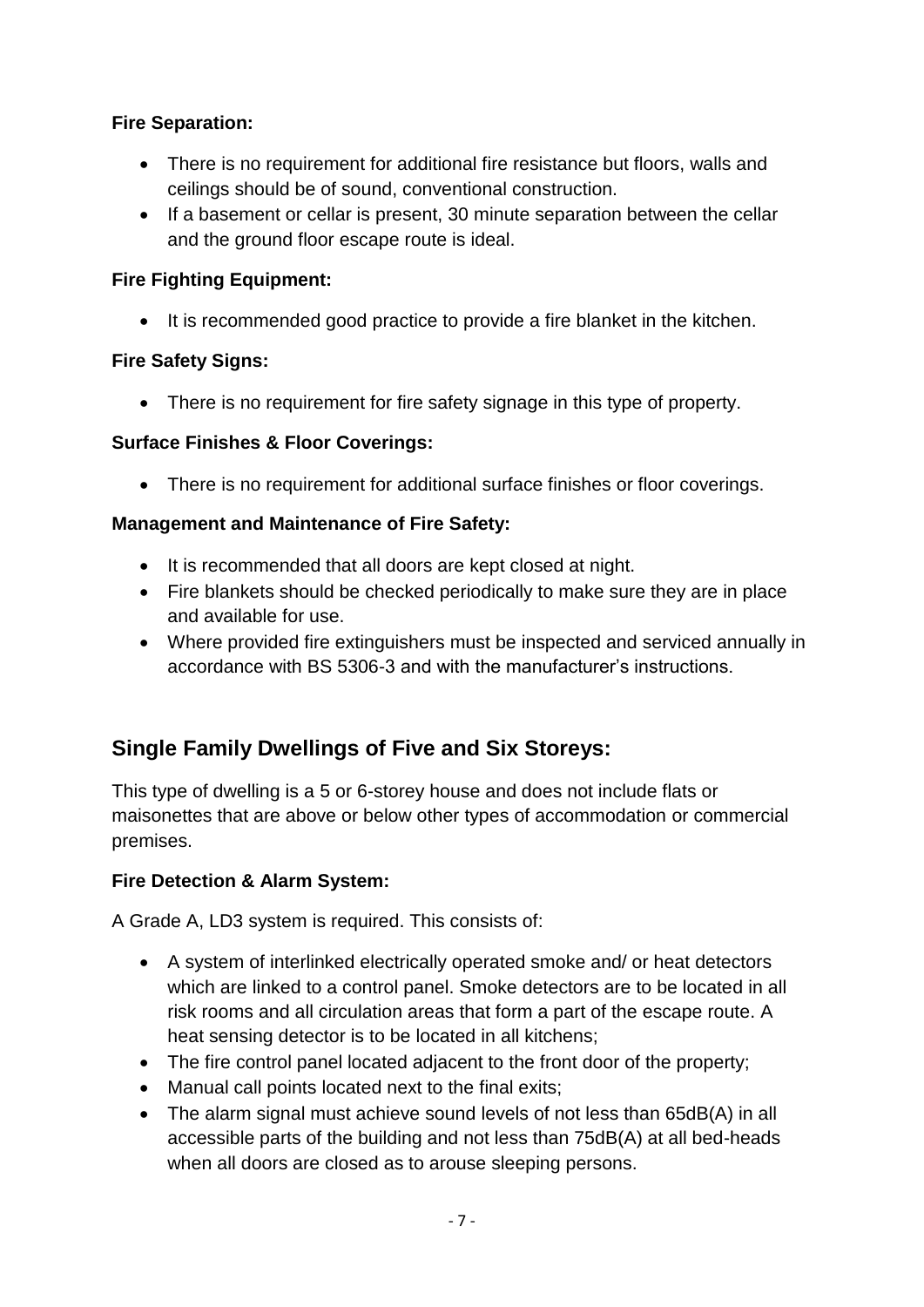# **Escape Routes:**

- A 30 minute protected route is required including 30 minute fire-resisting construction and FD30 fire doors without smoke seals or door returns to all risk rooms (kitchens, living rooms, and bedrooms).
- A secondary means of escape is required from the top-floor.

# **Fire Separation:**

- There is no requirement for additional fire resistance generally, but walls, floors and ceilings should be of sound traditional construction. Lateral fire resisting separation of the top two floors from the remainder of the house is required.
- If a basement or cellar is present, 30 minute separation between the cellar and the ground floor escape route must be provided.

# **Lighting of Escape Routes:**

 There is no requirement for emergency escape lighting, but conventional artificial lighting is required.

# **Fire Fighting Equipment:**

• It is recommended good practice to provide a fire blanket in the kitchen.

#### **Fire Safety Signs:**

 Directional fire exit signs indicating the way to the secondary means of escape are required.

# **Surface Finishes & Floor Coverings:**

There is no requirement for additional surface finishes or floor coverings.

# **Management and Maintenance of Fire Safety:**

- It is recommended that all doors are kept closed at night.
- Fire blankets should be checked periodically to make sure they are in place and available for use.
- Where provided fire extinguishers must be inspected and serviced annually in accordance with BS 5306-3 and with the manufacturer's instructions.
- A clear fault and false alarm reporting arrangement should be in place and the responsible person or agent should respond to reports at the earliest opportunity (within 24-hours).
- The automatic fire detection and warning system should be tested as in accordance with BS 5389: part 1: section 6. This entails: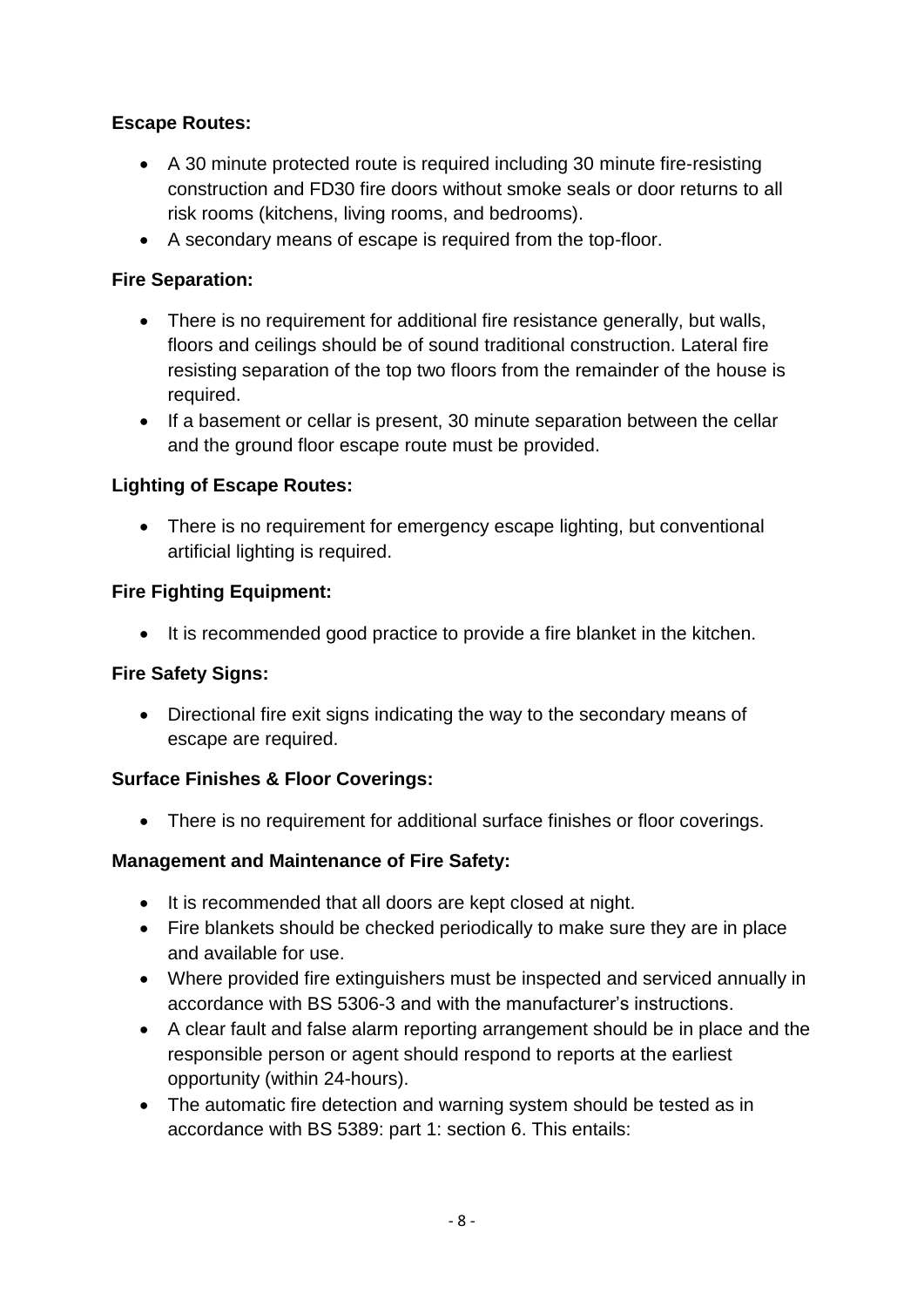- o Weekly routine testing of one detector or call point in each zone and recorded in the log book and action taken to correct the fault; recorded in the system's log book. Any defects should also be
- o A six-monthly service conducted by a suitably qualified specialist alarm engineer under a maintenance contract. This test should be recorded in the system's log book and a test certificate issued.

# **Shared Houses**

 licensable were the licensing criteria are met. For the purpose of this guidance will one single joint tenancy agreement. This means that they will generally move in and out as a group. As the occupants of a shared house often interact and share the characteristics of a single family household it is recognised that shared houses may Legally shared houses are Houses in Multiple Occupation (HMOs) and will be shared houses are described as HMOs where the whole property has been rented out by an identifiable group of sharers, such as students, work colleagues or friends, as joint tenants, i.e. the tenants will have rented the property as one group and there present a lower fire risk than traditional bedsit-type HMOs.

# **Shared Houses of Two Storeys or less**

 This type of dwelling is a 1 or 2-storey house and does not include flats or maisonettes that are above or below other types of accommodation or commercial premises.

# **Fire Detection & Alarm System:**

A Grade D, LD3 system is required. This consists of:

- located in the escape route on the ground and 1<sup>st</sup> floors; and • Interlinked mains-wired smoke alarms with integral battery back-up to be
- Additional mains-wired interlinked smoke alarms with integral battery back-up located in any cellar or basement.

# **Escape Route:**

- No requirement for a full 30 minute protected route, but the escape route through risk rooms suitable escape windows should be provided from should have sound, conventional construction and should not pass through risk rooms (kitchens and living rooms). Where the escape route passes bedrooms and living rooms.
- There is no requirement for fire doors but sound, well constructed and closefitting conventional doors are required.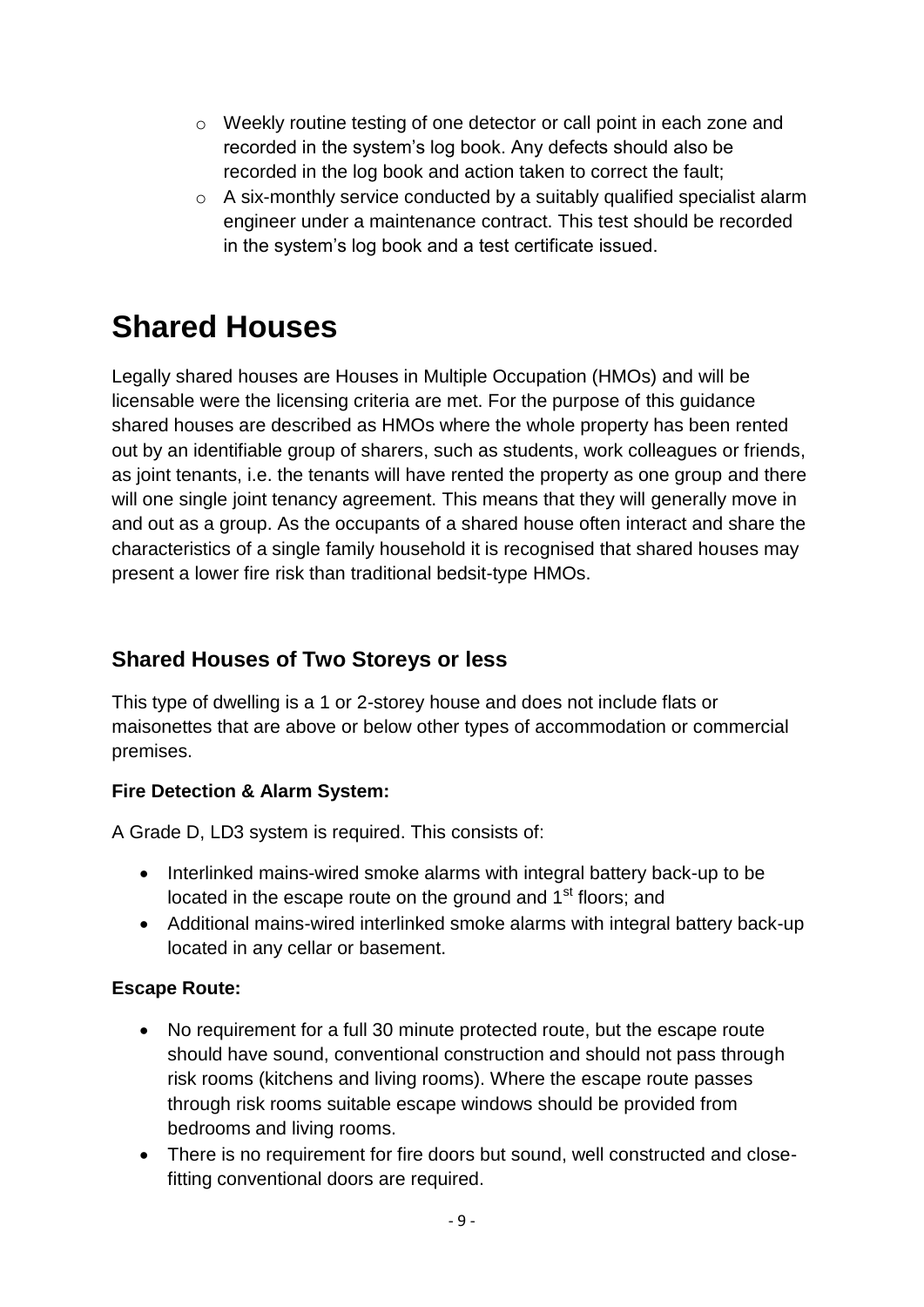The final exit doors from the property must be capable of being unlocked and opened from inside without the use of a key.

 exit doors are long or other higher risk factors are present then a 30 minute Please note that where construction standards are poor, travel distances to the final protected route may be required.

# **Fire Separation:**

- There is no requirement for additional fire resistance but floors, walls and ceilings should be of sound, conventional construction.
- If a basement or cellar is present, 30 minute separation between the cellar and the ground floor escape route is ideal.

# **Lighting of Escape Routes:**

• There is no requirement for emergency escape lighting, but conventional artificial lighting is required.

# **Fire Fighting Equipment:**

- It is necessary to provide a fire blanket in the kitchen;
- A simple multi-purpose fire extinguisher in the hallway is recommended.

#### **Fire Safety Signs:**

• There is no requirement for fire safety signage in this type of property.

# **Surface Finishes & Floor Coverings:**

• There is no requirement for additional surface finishes or floor coverings.

#### **Management and Maintenance of Fire Safety:**

- It is recommended that all doors are kept closed at night.
- Fire blankets should be checked periodically to make sure they are in place and available for use.
- Where provided fire extinguishers must be inspected and serviced annually in accordance with BS 5306-3 and with the manufacturer's instructions.

# **Shared House of Three or Four Storeys**

 This type of dwelling is a 3 or 4-storey house and does not include flats or maisonettes that are above or below other types of accommodation or commercial premises.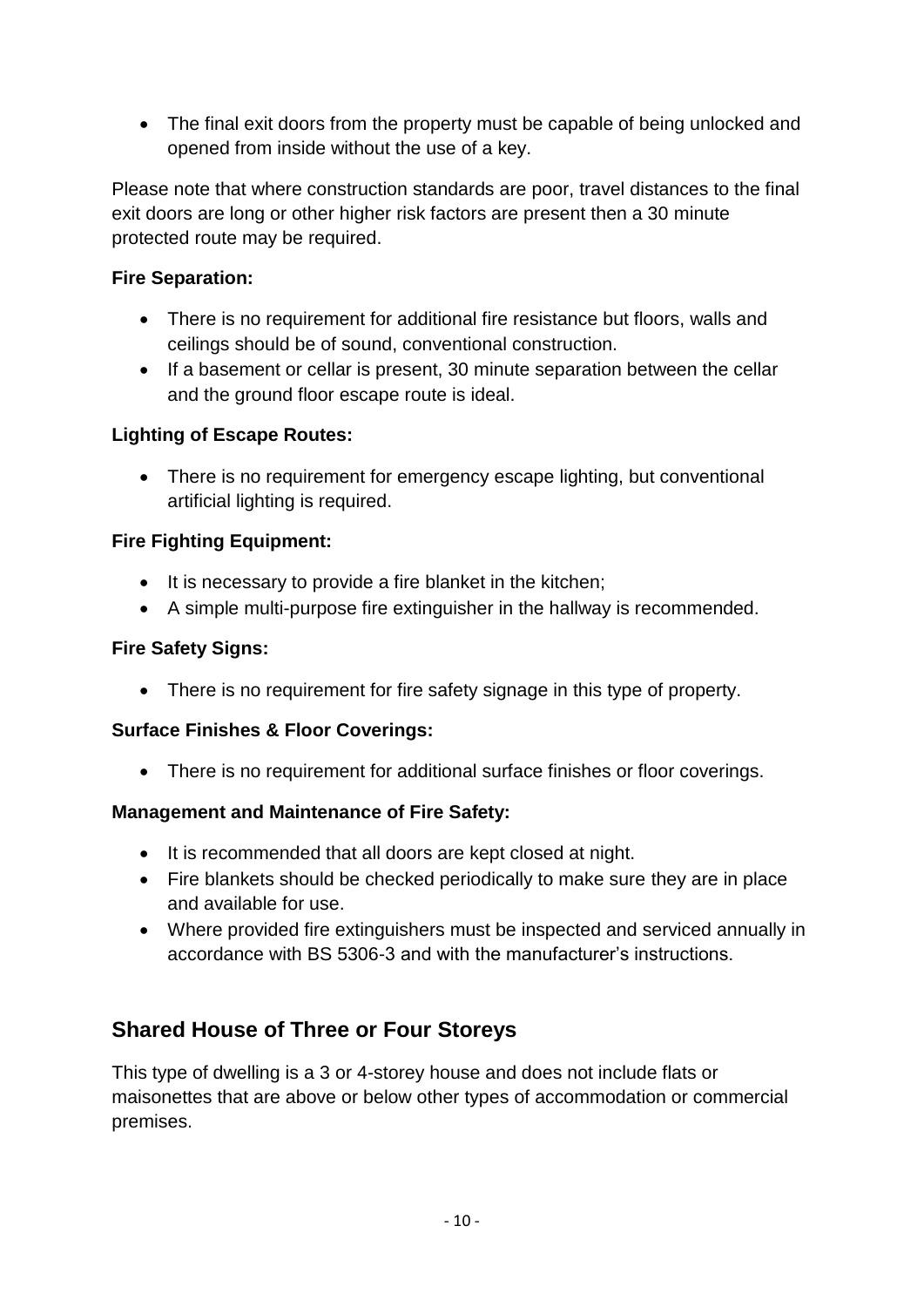# **Fire Detection & Alarm System:**

A Grade D, LD3 system is required. This consists of:

- located in the escape route on all floors; • Interlinked mains-wired smoke alarms with integral battery back-up to be
- Additional mains-wired interlinked smoke alarms with integral battery back-up located in any cellar or basement;
- Additional mains-wired interlinked heat alarm with integral battery back-up located in the kitchen;
- Additional interlinked mains-wired smoke alarms with integral battery back-up to be located in the lounge (and other communal rooms).

# **Escape Routes:**

- A 30 minute protected route is required including 30 minute fire-resisting construction and FD30 fire doors without smoke seals to all risk rooms (kitchens, living rooms, and bedrooms).
- Travel distance to the final exits must not be excessive.
- The final exit doors from the property must be capable of being unlocked and opened from inside without the use of a key.

#### **Fire Separation:**

- resisting separation of the top two floors from the remainder of the house is • There is no requirement for additional fire resistance generally, but walls, floors and ceilings should be of sound traditional construction. Lateral fire required.
- If a basement or cellar is present, 30 minute separation between the cellar and the ground floor escape route must be provided.

# **Lighting of Escape Routes:**

- Emergency escape lighting is required only if the escape route is long or complex or where there is no effective borrowed light.
- Conventional artificial lighting is required.

# **Fire Fighting Equipment:**

- It is necessary to provide a fire blanket in any kitchen;
- A simple multi-purpose fire extinguisher on each landing is recommended.

#### **Fire Safety Signs:**

• Signage is only required if the escape route is complex.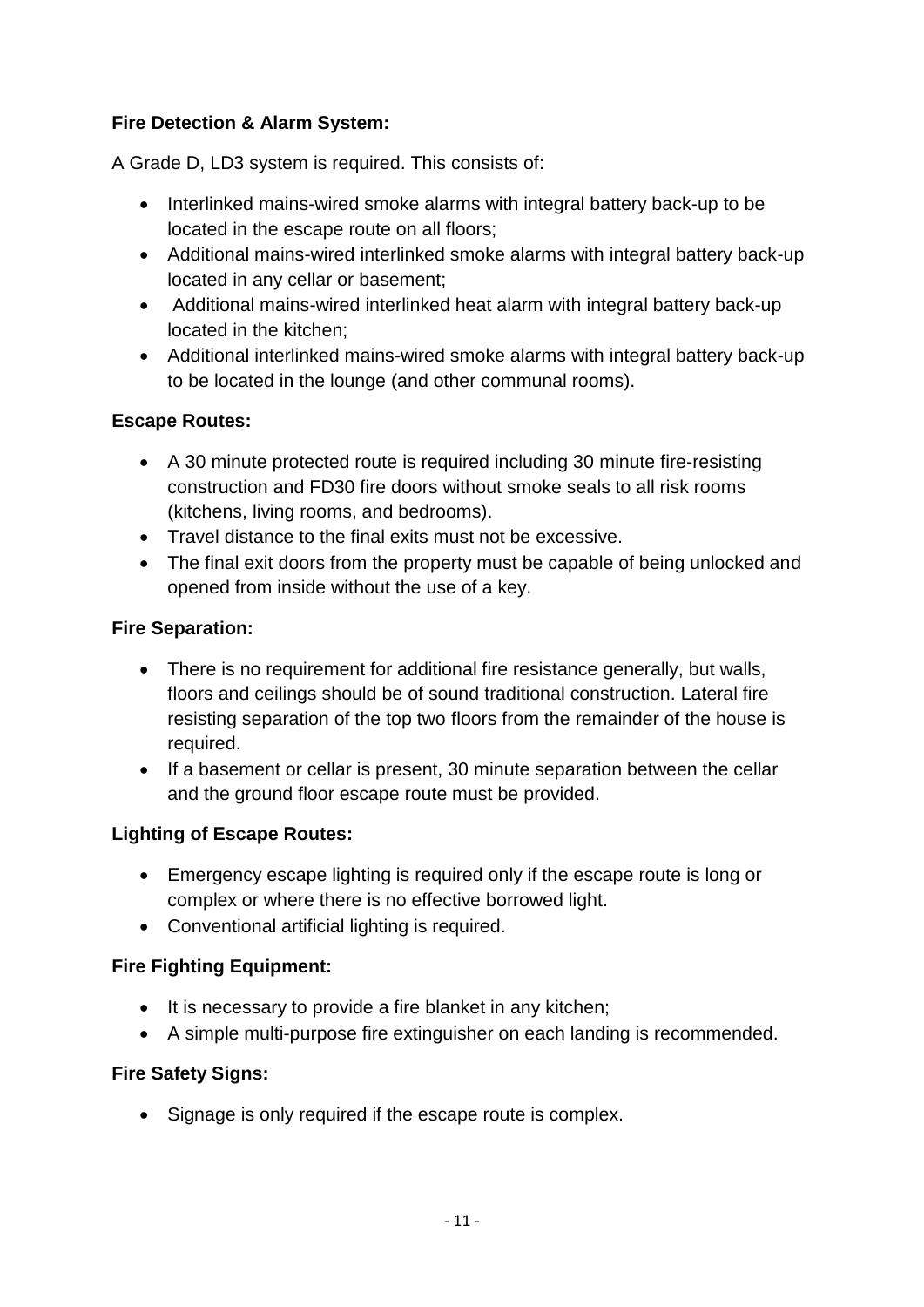# **Surface Finishes & Floor Coverings:**

• There is no requirement for additional surface finishes or floor coverings.

# **Management and Maintenance of Fire Safety:**

- It is recommended that all doors are kept closed at night.
- Fire blankets should be checked periodically to make sure they are in place and available for use.
- accordance with BS 5306-3 and with the manufacturer's instructions. Where provided fire extinguishers must be inspected and serviced annually in

# **Shared House of Five or Six Storeys**

 This type of dwelling is a 5 or 6-storey house and does not include flats or maisonettes that are above or below other types of accommodation or commercial premises.

# **Fire Detection and Alarm System:**

A Grade A, LD2 system is required. This consists of:

- which are linked to a control panel. Smoke detectors are to be located in all risk rooms and all circulation areas that form a part of the escape routes. A heat sensing detector is to be located in all kitchens; A system of interlinked electrically operated smoke and/ or heat detectors
- The fire control panel located adjacent to the front door of the property;
- Manual call points located next to the final exits and on each landing;
- accessible parts of the building and not less than 75dB(A) at all bed-heads when all doors are closed as to arouse sleeping persons. The alarm signal must achieve sound levels of not less than 65dB(A) in all

# **Escape Route:**

- A 30 minute protected escape route is required including 30 minute fire and smoke resisting construction, and FD30S fire doors (with smoke seals) to all risk rooms (kitchens, bedrooms, living rooms and communal rooms).
- The final exit doors from the property must be capable of being unlocked and opened from inside without the use of a key.
- Travel distance to a final exit must not be excessive.
- floor or a secondary means of escape from the top floor is required. **Five Storey Shared Houses:** Lobby protection to all floors except the top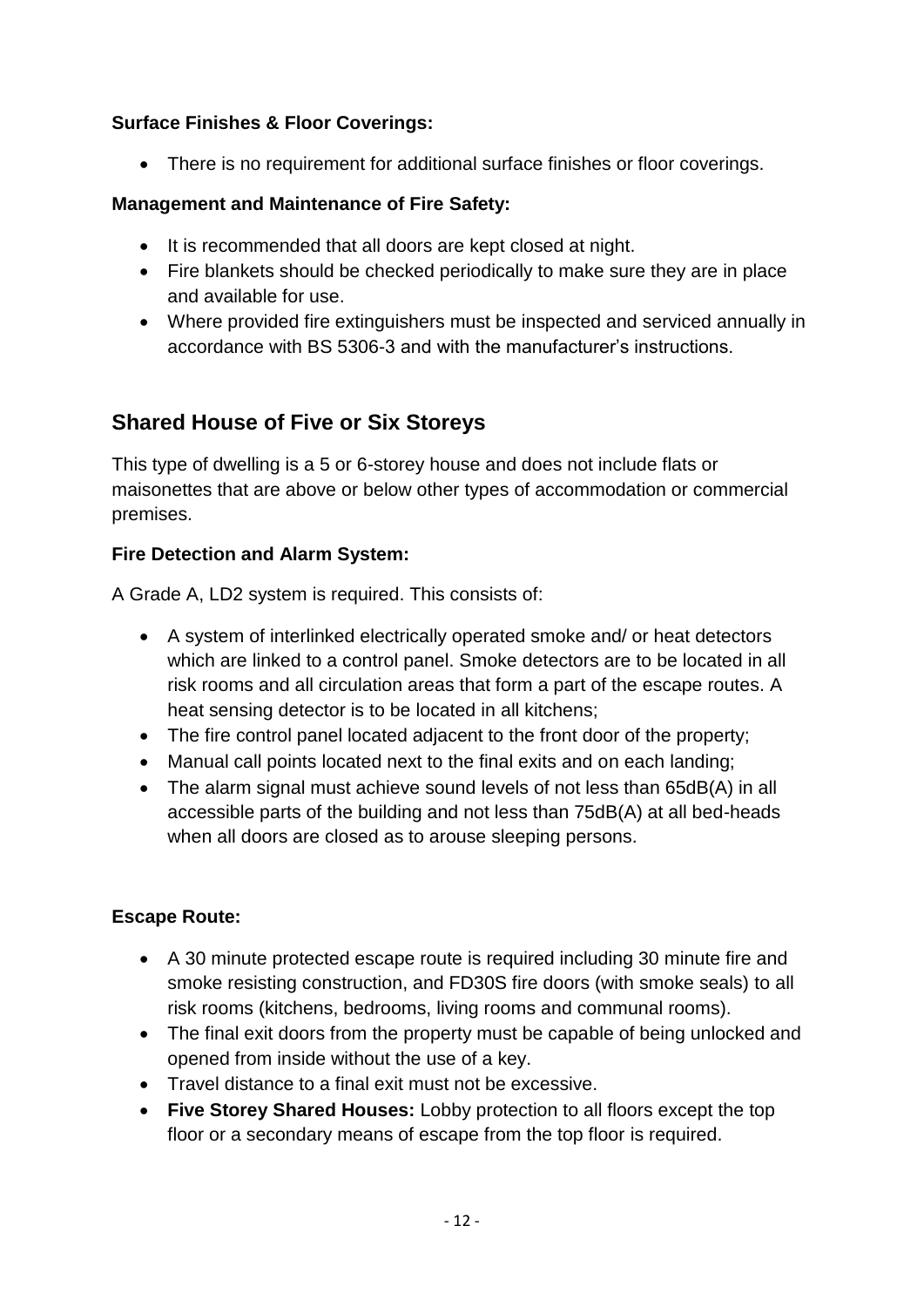**Six Storey Shared Houses:** Lobby protection to all floors except the top floor and a secondary means of escape from the top two floors is required.

# **Fire Separation:**

- resisting separation (FD30S fire door and door set) of the top floor (in 5 storeys) or the two top floors (in 6 storeys) from the remainder of the house is • There is no requirement for additional fire resistance generally, but walls, floors and ceilings should be of sound traditional construction. Lateral fire required.
- If a basement or cellar is present, 30-minute separation between the cellar and the ground floor escape route must be provided.

# **Lighting of Escape Routes:**

- An emergency lighting system compliant with BS 5266: part 1 is required.
- Conventional artificial lighting is required.

# **Fire Fighting Equipment:**

- A fire blanket must be provided in any kitchen;
- A simple multi-purpose fire extinguisher on each landing is recommended.
- $\bullet$  A 2kg CO<sub>2</sub> or Dry Powder fire extinguisher is recommended in the kitchens.

# **Fire Safety Signs:**

 there is a secondary means of escape. • Fire safety signage is only required if the escape route is complex or where

# **Surface Finishes & Floor Coverings:**

• There is no requirement for additional surface finishes or floor coverings.

# **Management and Maintenance of Fire Safety:**

- It is recommended that all doors are kept closed at night.
- Fire blankets should be checked periodically to make sure they are in place and available for use.
- Fire extinguishers must be inspected and serviced annually in accordance with BS 5306-3 and with the manufacturer's instructions.
- The automatic fire detection and warning system should be tested as in accordance with BS 5389: part 1: section 6. This entails:
	- o Weekly routine testing of one detector or call point in each zone and recorded in the log book and action taken to correct the fault; recorded in the system's log book. Any defects should also be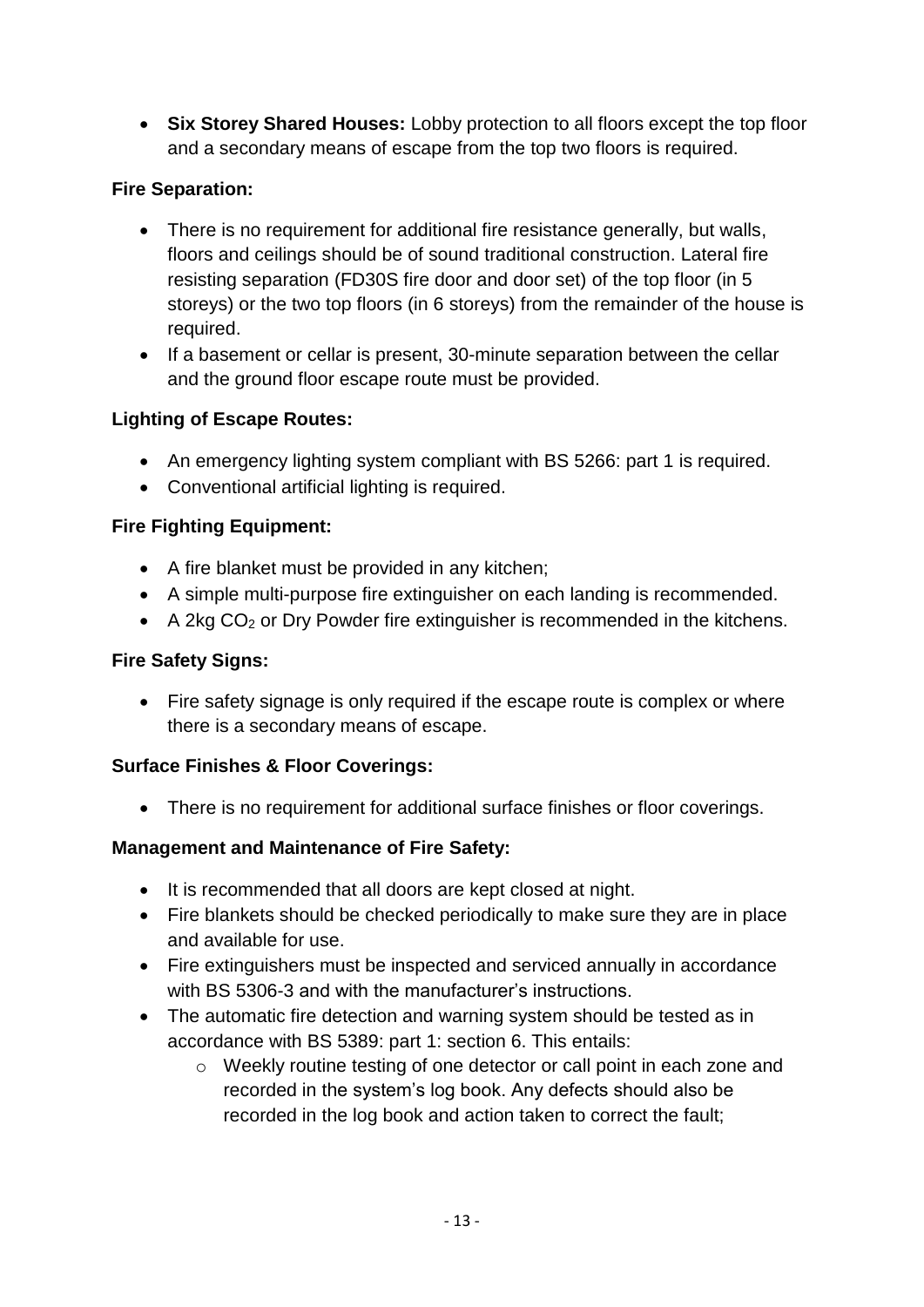- o A six-monthly service conducted by a suitably qualified specialist alarm engineer under a maintenance contract. This test should be recorded in the system's log book and a test certificate issued.
- and must be carried out by a suitably qualified lighting engineer. The test must • The emergency lighting system should be inspected and serviced annually as in accordance with BS 5266: part 8. The service includes a full discharge test be recorded in the system's log book and a test certificate issued.

# **HOUSES IN MULTIPLE OCCUPATION (HMOs): BEDSIT-TYPE HMOs**

were the licensing criteria are met. These type of HMOs are typically larger buildings that have been converted into nonself contained bedsit lettings or floor-by-floor lets. As HMOs they will be licensable

 Generally the tenants will be separate individuals that live independently with little or no communal living between each other. There may be individual cooking facilities within each bedsit, but alternatively there may be shared cooking facilities or a mixture of the two. Generally bathing and toilet facilities will mostly be shared. There may be a communal living and/ or dining room.

 there will usually be a lock on each individual letting door. Each letting within the HMO will have its own individual tenancy agreement and

# **Bedsit-Type HMO of Two Storeys or Less:**

 converted into no more than five bedsit rooms. As occupancy and the number of bedsit rooms increase so does the likelihood of fire. In one or two storey HMOs with This section guidance is aimed at one or two-storey houses that have been more than 5 occupants or 5 bedsits additional fire safety measures may be necessary therefore full consultation with the Council is required. This section of guidance does not include flats or maisonettes that have been converted into HMOs and are contained within, above or below other types of accommodation or commercial premises.

# **Fire Detection & Alarm System:**

There is a requirement for a mixed Grade D, LD2 system. This typically consists of:

 throughout the escape route; • Interlinked mains-wired smoke alarms with integral battery back-up located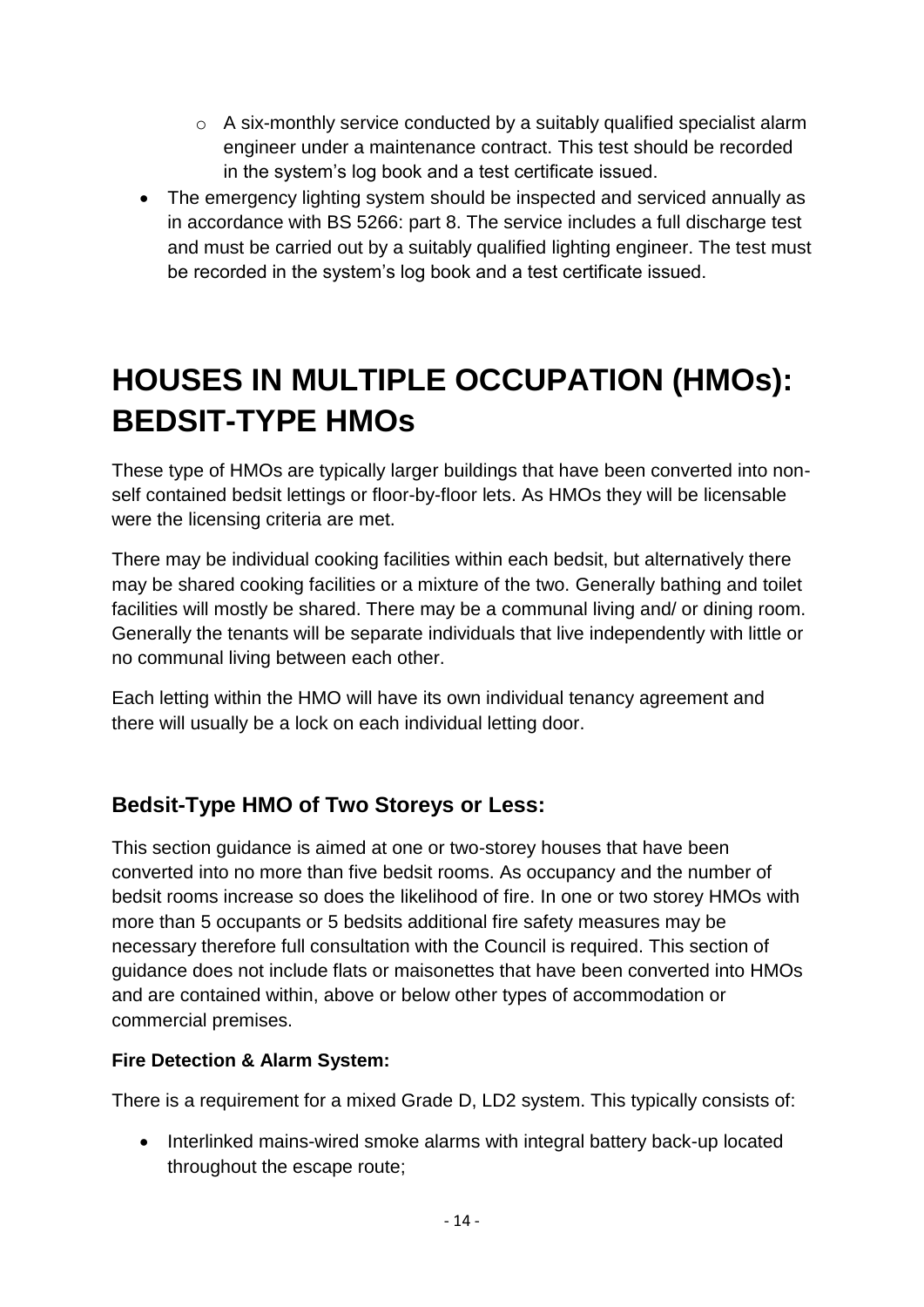located in any cellar or basement; and Additional mains-wired interlinked smoke alarms with integral battery back-up

# **Where cooking facilities are sited within individual bedsits:**

- located in each bedsit; and An interlinked mains-wired heat sensing alarm with integral battery back-up
- An additional non-interlinked mains-wired smoke alarm with integral battery back-up located in each bedsit.

# **Where cooking facilities are sited in separate shared kitchens:**

- An interlinked mains-wired heat sensing alarm with integral battery back-up located in each communal kitchen; and
- An additional interlinked mains-wired smoke alarm with integral battery back-up located in each bedsit.

 be taken from a permanent (landlord's) supply and not taken from an independent The power for the alarm system circuit (and any emergency lighting circuit) should (tenant's) supply to any bedsit or flat.

# **Escape Route:**

- A 30 minute protected escape route is required including 30 minute fire and smoke resisting construction, and FD30S fire doors (with smoke seals) to all risk rooms (kitchens, bedrooms, living rooms and communal rooms).
- Travel distance to a final exit must not be excessive.
- The final exit doors from the property must be capable of being unlocked and opened from inside without the use of a key.

 A full 30-minute protected route is the preferred (ideal) option. However, in two- rooms may be acceptable in lieu of a fully protected route. storey, lower risk HMOs the provision of suitable escape windows from all bedsit

# **Fire Separation:**

- There is no requirement for additional fire resistance but floors, walls and ceilings should be of sound, conventional construction.
- If a basement or cellar is present, 30 minute separation between the cellar and the ground floor escape route is ideal.

# **Lighting of Escape Routes:**

- Emergency escape lighting is required only if the escape route is long or complex or where there is no effective borrowed light.
- Conventional artificial lighting is required.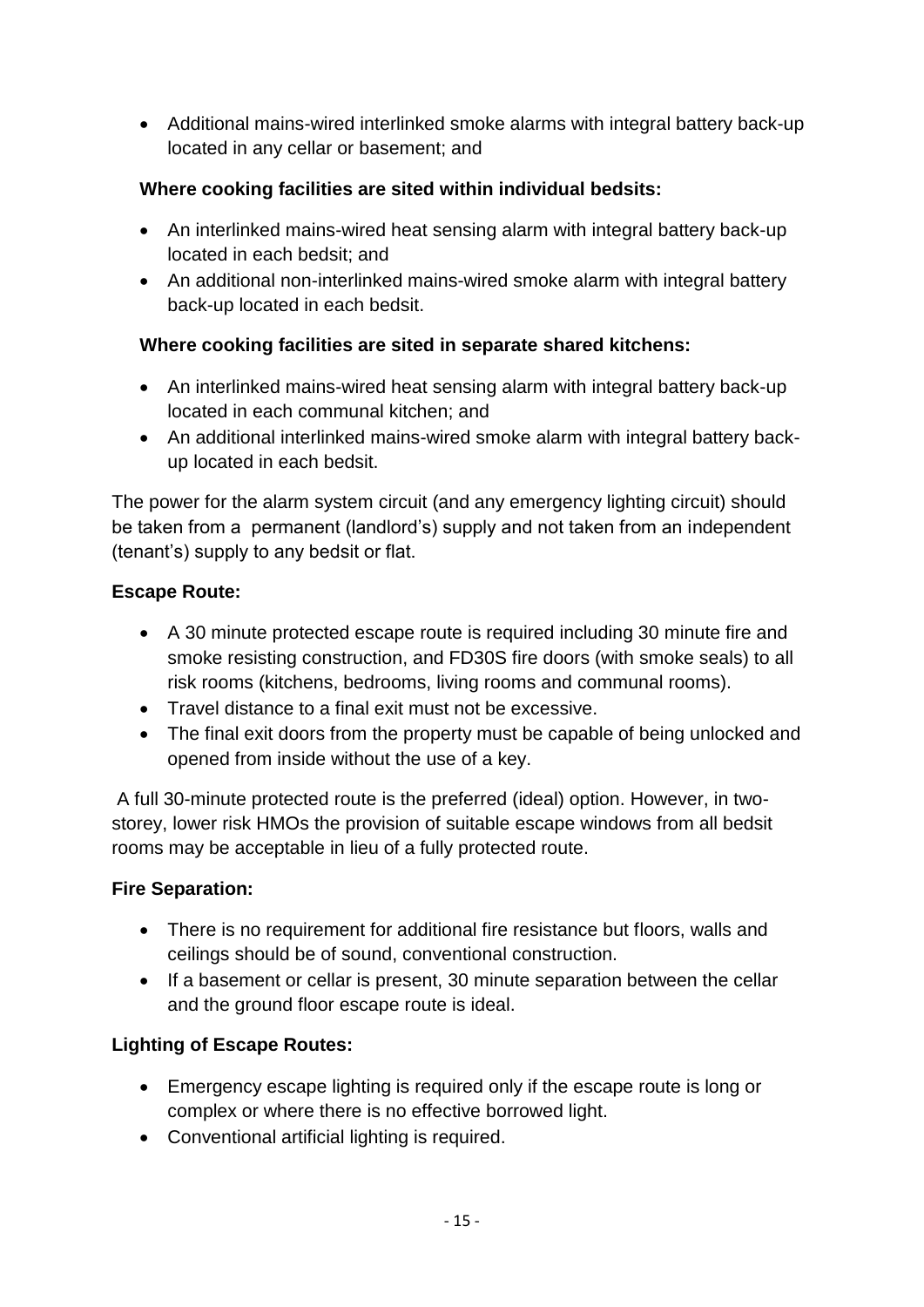# **Fire Fighting Equipment:**

- A fire blanket is to be provided in each bedsit with cooking facilities and in shared kitchens;
- A simple multi-purpose fire extinguisher on each floor in the common parts of the HMO is recommended.
- $\bullet$  A 2kg CO<sub>2</sub> or Dry Powder fire extinguisher is recommended in each bedsit with cooking facilities and in shared kitchens.

# **Fire Safety Signs:**

 Fire safety signage along the escape route is required the route is long or complex.

# **Surface Finishes & Floor Coverings:**

- All wall surfaces in the escape route area are to be of Class 0 surface spread of flame standard as in accordance with Building Regulations (Part B). Normal paint and paper are adequate but heavy flock paper or timber claddings are not permitted.
- radius of flame spread (up to 35mm) when tested in accordance with BS 4790 or European equivalent. All floor coverings throughout the protected route should conform to low
- As a general guide for existing carpets, those comprising of a mix of 80% floor coverings may not be suitable and will need to be replaced. wool and 20% synthetic fibre will comply. Many vinyl, linoleum and laminate

# **Management and Maintenance of Fire Safety:**

- It is recommended that all doors are kept closed at night.
- Fire blankets should be checked periodically to make sure they are in place and available for use.
- Fire extinguishers must be inspected and serviced annually in accordance with BS 5306-3 and with the manufacturer's instructions.
- The escape route must be kept free from obstruction at all times.
- There should be no free storage on the escape routes.
- The automatic fire detection and warning system should be tested as in accordance with BS 5389: part 1: section 6. This entails:
	- button. Prompt action must be taken to correct any faults; o Monthly routine testing of the smoke detectors by use of the test
	- $\circ$  Periodical routine maintenance to include a clean of all detectors should be carried out as in accordance with the manufacturer's recommendations.
	- $\circ$  A record of all tests, services, faults and repairs should be maintained by the landlord or managing agent.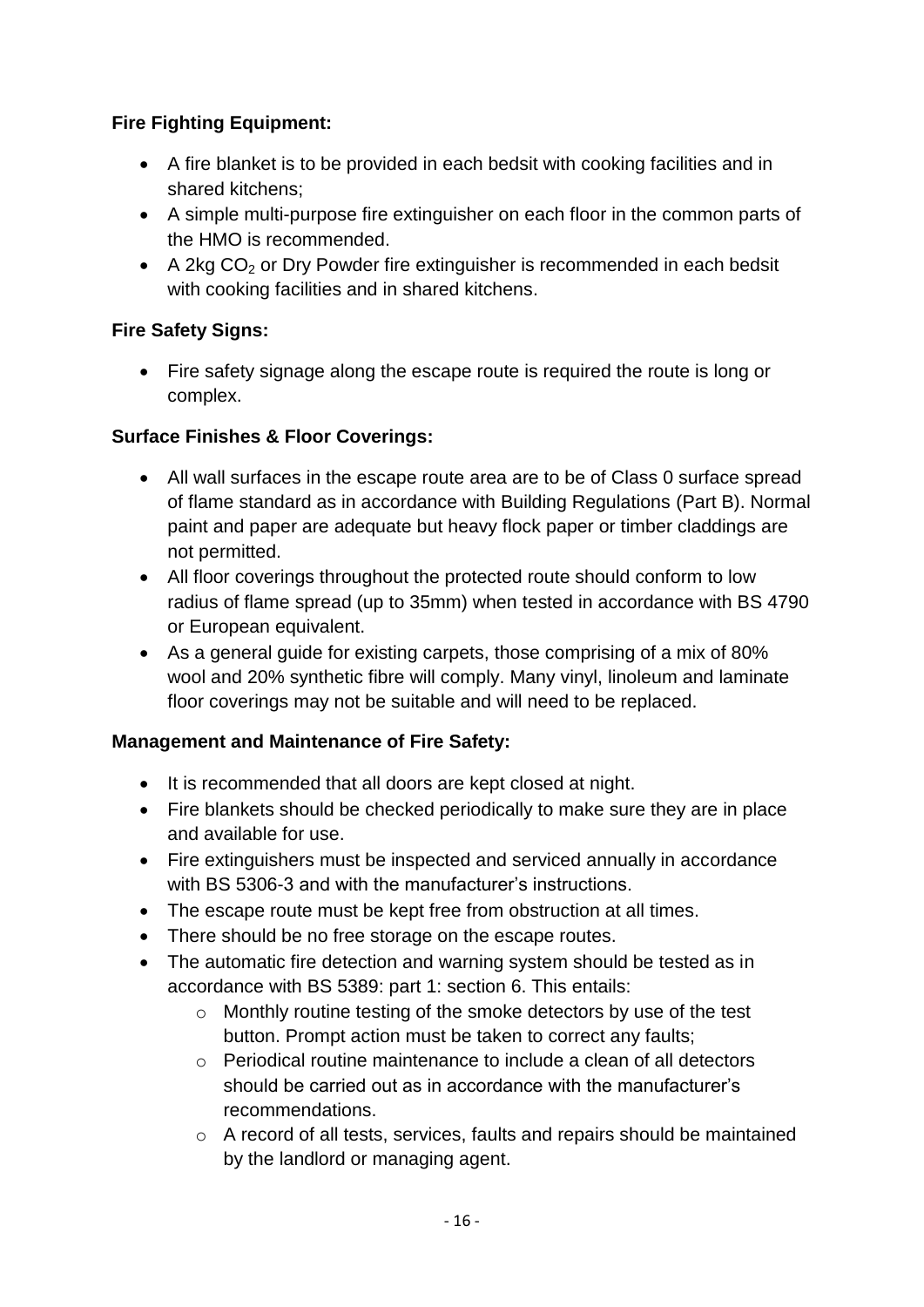• If present the emergency lighting system should be inspected and serviced annually as in accordance with BS 5266: part 8.

# **Bedsit-Type HMO of Three or Four Storeys:**

This section of guidance does not include flats or maisonettes that have been converted into HMOs and are contained within, above or below other types of accommodation or commercial premises.

# **Fire Detection & Alarm System:**

There is a requirement for a mixed Grade A, LD2 system. This typically consists of:

- A system of interlinked electrically operated smoke detectors in all circulation areas that form a part of the escape routes and that are linked to a control panel.
- The fire control panel located adjacent to the front door of the property;
- Manual call points located next to the final exits and on each landing;
- accessible parts of the building and not less than 75dB(A) at all bed-heads when all doors are closed as to arouse sleeping persons. The alarm signal must achieve sound levels of not less than 65dB(A) in all

#### **Where cooking facilities are sited within individual bedsits:**

- An interlinked heat sensing alarm with integral battery back-up located in each bedsit; and
- battery back-up located in each bedsit. An additional Grade D, non-interlinked mains-wired smoke alarm with integral

#### **Where cooking facilities are sited in separate shared kitchens:**

- An interlinked heat sensing alarm with integral battery back-up located in each communal kitchen;
- up located in each bedsit; and An additional interlinked mains-wired smoke alarm with integral battery back-
- Additional interlinked smoke detectors located in each cellar.

 taken from a permanent (landlord's) supply and not taken from an independent The power for the alarm system circuit (and emergency lighting circuit) should be (tenant's) supply to any bedsit or flat.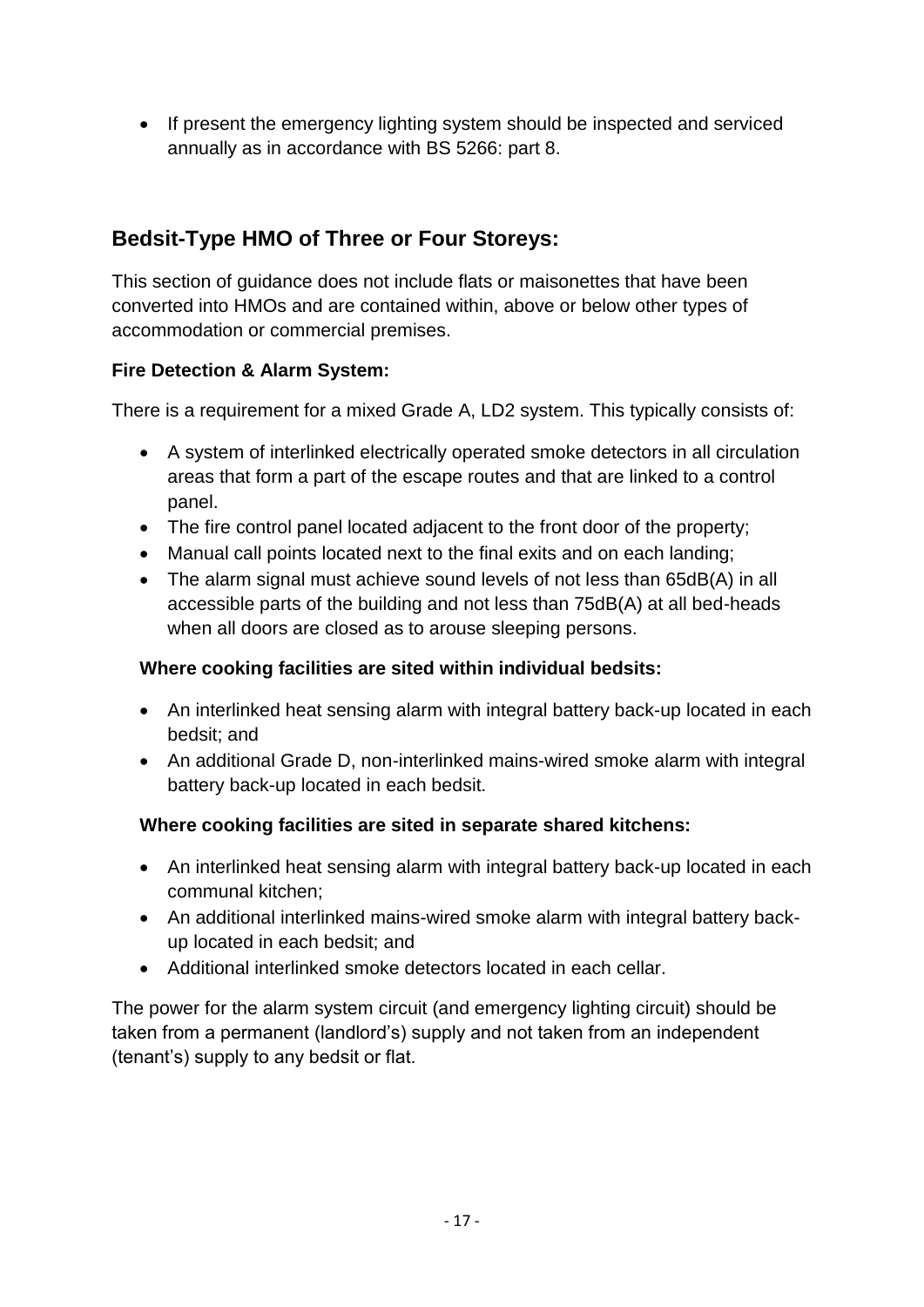# **Escape Route:**

- A 30 minute fully protected escape route is required including 30 minute fire and smoke resisting construction, and FD30S fire doors (with smoke seals) to all risk rooms (kitchens, bedrooms, living rooms and communal rooms).
- flammable goods, or offer 30 minutes fire and smoke resistance, with doors All cupboards leading onto the means of escape should be emptied of all kept locked shut.
- All cupboards leading onto the means of escape that contain a risk of ignition and smoke resistance with doors kept locked shut. (such as electrical fuse boards or water heaters) must offer 30 minutes fire
- Travel distance to a final exit must not be excessive.
- The final exit doors from the property must be capable of being unlocked and opened from inside without the use of a key.

# **Fire Separation:**

- There is no requirement for additional fire resistance but floors, walls and ceilings should be of sound, conventional construction.
- If a basement or cellar is present 30 minute separation between the cellar and the ground floor escape route is ideal.

# **Lighting of Escape Routes:**

- An emergency lighting system compliant with BS 5266: part 1 is required where there is inadequate background light either from natural sources or borrowed from street lighting.
- Conventional artificial lighting is required.

# **Fire Fighting Equipment:**

- A fire blanket is to be provided in each bedsit with cooking facilities and in shared kitchens;
- A simple multi-purpose fire extinguisher on each floor in the common parts of the HMO is recommended.
- $\bullet$  A 2kg CO<sub>2</sub> or Dry Powder fire extinguisher is recommended in each bedsit with cooking facilities and in shared kitchens.

# **Fire Safety Signs:**

• Fire safety signage along the escape route is required if the route is long or complex.

# **Surface Finishes & Floor Coverings:**

 All wall surfaces in the escape route area are to be of Class 0 surface spread of flame standard as in accordance with Building Regulations (Part B). Normal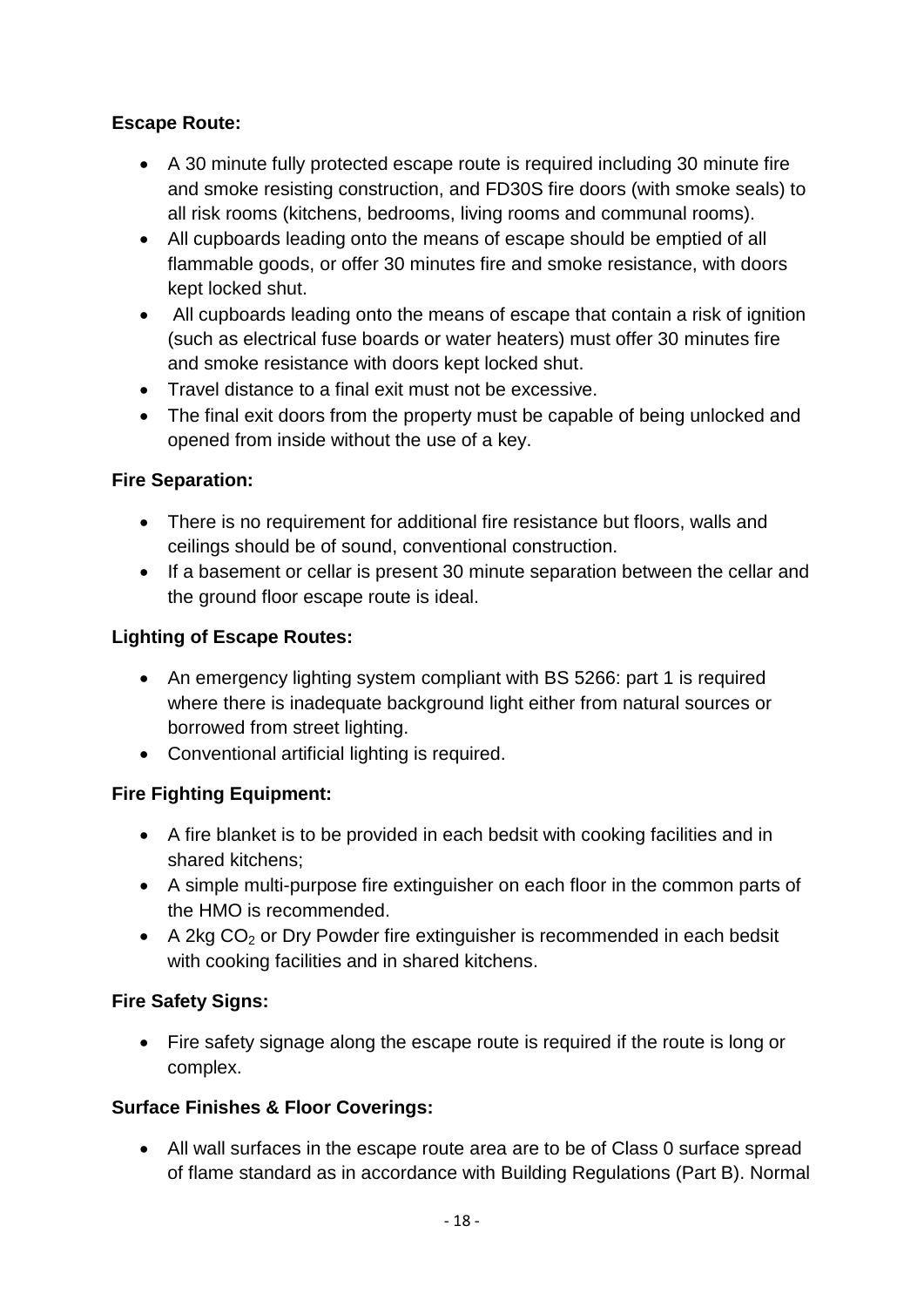paint and paper are adequate but heavy flock paper or timber claddings are not permitted.

- radius of flame spread (up to 35mm) when tested in accordance with BS 4790 or European equivalent. All floor coverings throughout the protected route should conform to low
- As a general guide for existing carpets, those comprising of a mix of 80% wool and 20% synthetic fibre will comply. Many vinyl, linoleum and laminate floor coverings may not be suitable and will need to be replaced.

# **Management and Maintenance of Fire Safety:**

- It is recommended that all doors are kept closed at night.
- Fire blankets should be checked periodically to make sure they are in place and available for use.
- Fire extinguishers must be inspected and serviced annually in accordance with BS 5306-3 and with the manufacturer's instructions.
- The escape route must be kept free from obstruction at all times.
- There should be no free storage on the escape routes.
- The automatic fire detection and warning system should be tested as in accordance with BS 5389: part 1: section 6. This entails:
	- o Weekly routine testing of one detector or call point in each zone and recorded in the log book and action taken to correct the fault; recorded in the system's log book. Any defects should also be
	- in the system's log book and a test certificate issued. o A six-monthly service conducted by a suitably qualified specialist alarm engineer under a maintenance contract. This test should be recorded
- If installed the emergency lighting system should be inspected and serviced annually as in accordance with BS 5266: part 8. The service includes a full discharge test and must be carried out by a suitably qualified lighting engineer. The test must be recorded in the system's log book and a test certificate issued.

 obligations) will be required for all licensable HMOs in accordance with the licence conditions, the following legislation and any other relevant legislation: Note: Additional fire safety management obligations (and other management

- The Housing Act 2004;
- The Regulatory Reform (Fire Safety) Order 2002;
- The Licensing and Management of Houses in Multiple
- Occupation (Additional Provisions) (England) Regulations 2007
- The Management of Houses in Multiple Occupation (England)
- Regulations 2006
- The Licensing of Houses in Multiple Occupation (Prescribed
- Descriptions) (England) Order 2006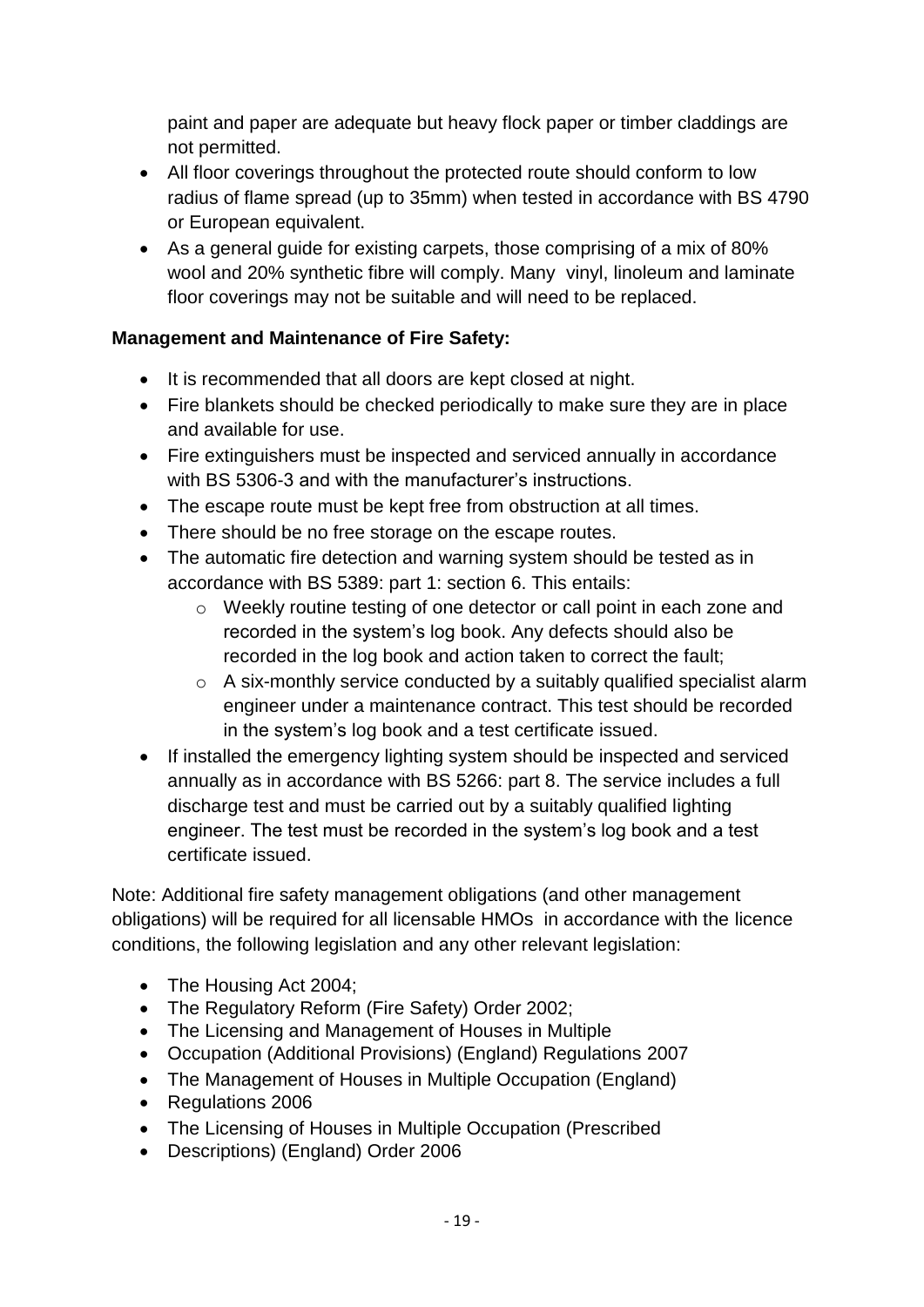# **Bedsit-Type HMO of Five or Six Storeys:**

This section of guidance does not include flats or maisonettes that have been converted into HMOs and are contained within, above or below other types of accommodation or commercial premises.

# **Fire Detection & Alarm System:**

There is a requirement for a mixed Grade A, LD2 system. This typically consists of:

- A system of interlinked electrically operated smoke detectors in all circulation areas that form a part of the escape routes and that are linked to a control panel.
- The control panel to be located adjacent to the front door of the property;
- Manual call points located next to the final exits and on each landing;
- accessible parts of the building and not less than 75dB(A) at all bed-heads when all doors are closed as to arouse sleeping persons. The alarm signal must achieve sound levels of not less than 65dB(A) in all

# **Where cooking facilities are sited within individual bedsits:**

- An interlinked heat sensing alarm with integral battery back-up located in each bedsit; and
- battery back-up located in each bedsit. An additional Grade D, non-interlinked mains-wired smoke alarm with integral

# **Where cooking facilities are sited in separate shared kitchens:**

- An interlinked heat sensing alarm with integral battery back-up located in each communal kitchen;
- up located in each bedsit; and An additional interlinked mains-wired smoke alarm with integral battery back-
- An additional interlinked smoke detectors located in each cellar.

 taken from a permanent (landlord's) supply and not taken from an independent The power for the alarm system circuit (and emergency lighting circuit) should be (tenant's) supply to any bedsit or flat.

# **Escape Route:**

- A 30 minute fully protected escape route is required including 30 minute fire and smoke resisting construction, and FD30S fire doors (with smoke seals) to all risk rooms (kitchens, bedrooms, living rooms and communal rooms).
- combustible goods and kept locked; All cupboards leading onto the means of escape should be emptied of all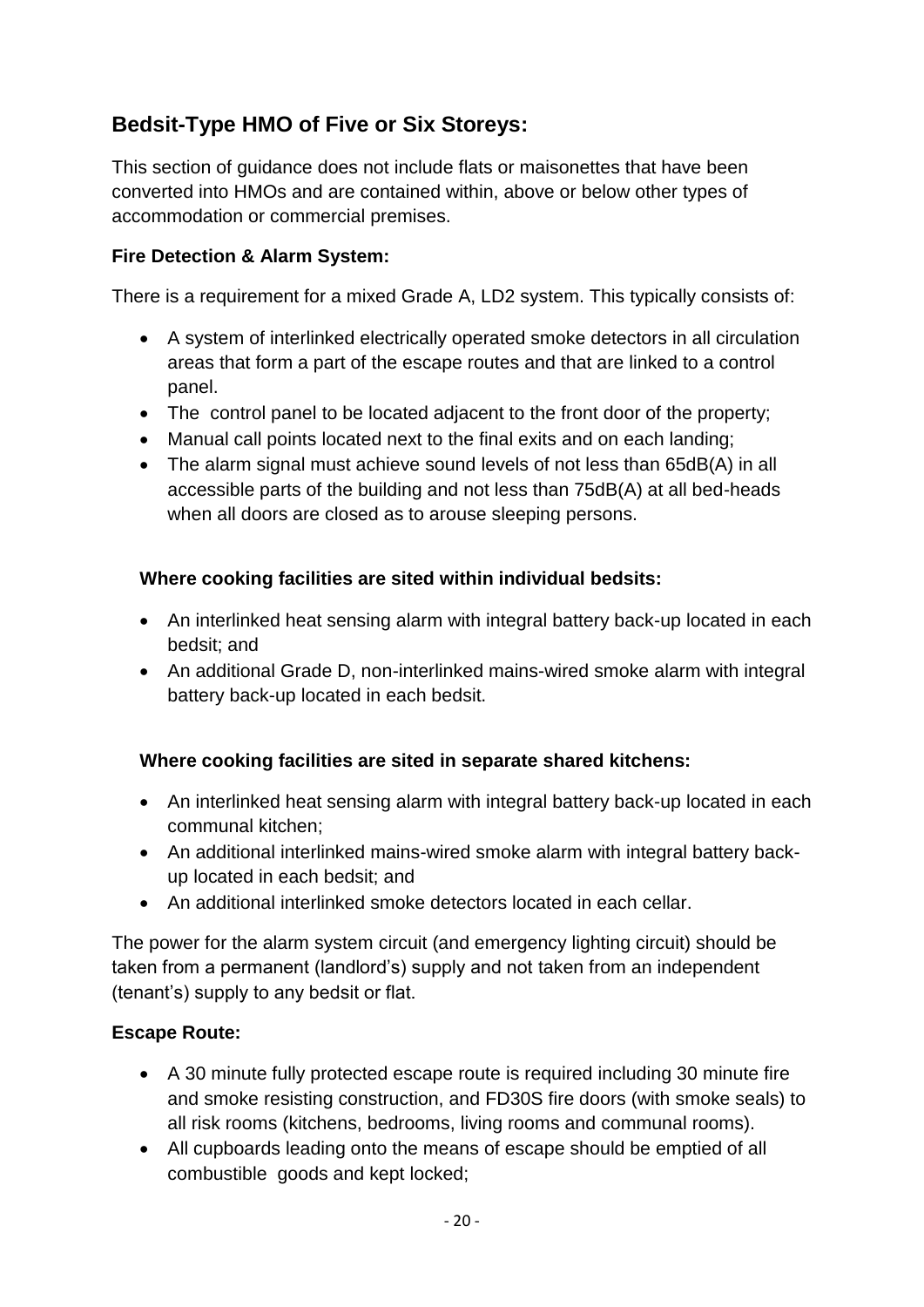- and smoke resistance. All cupboards leading onto the means of escape that contain a risk of ignition (such as electrical fuse boards or water heaters) must offer 30-minutes fire
- Travel distance to a final exit must not be excessive.
- The final exit doors from the property must be capable of being unlocked and opened from inside without the use of a key.
- **Five Storey HMOs:** Lobby protection to all floors except the top floor or a secondary means of escape from the top floor is required.
- **Six Storey HMOs:** Lobby protection to all floors except the top floor and a secondary means of escape from the top two floors is required.

# **Fire Separation:**

- 30 minute fire and smoke separation between units of accommodation throughout the HMO is required;
- 30 minute fire and smoke separation across the stairway (FD30S fire door and door set) between the 2<sup>nd</sup> and 3<sup>rd</sup> floors, and between the 4<sup>th</sup> and 5<sup>th</sup> floors is required.

# **Lighting of Escape Routes:**

- An emergency lighting system compliant with BS 5266: part 1 is required.
- Conventional artificial lighting is required.

# **Fire Fighting Equipment:**

- A fire blanket is to be provided in each bedsit with cooking facilities and in shared kitchens;
- A simple multi-purpose fire extinguisher on each floor in the common parts of the HMO is required;
- $\bullet$  A 2kg CO<sub>2</sub> or Dry Powder fire extinguisher is recommended in each bedsit with cooking facilities and in shared kitchens.

#### **Fire Safety Signs:**

• Fire safety signage along the escape route and at the final exits as in Health and Safety (Safety Signs and Signals) Regulations 1996. accordance with BS 5499 is required. Signage should also comply with the

# **Surface Finishes & Floor Coverings:**

 All wall surfaces in the escape route area are to be of Class 0 surface spread of flame standard as in accordance with Building Regulations (Part B). Normal paint and paper are adequate but heavy flock paper or timber claddings are not permitted.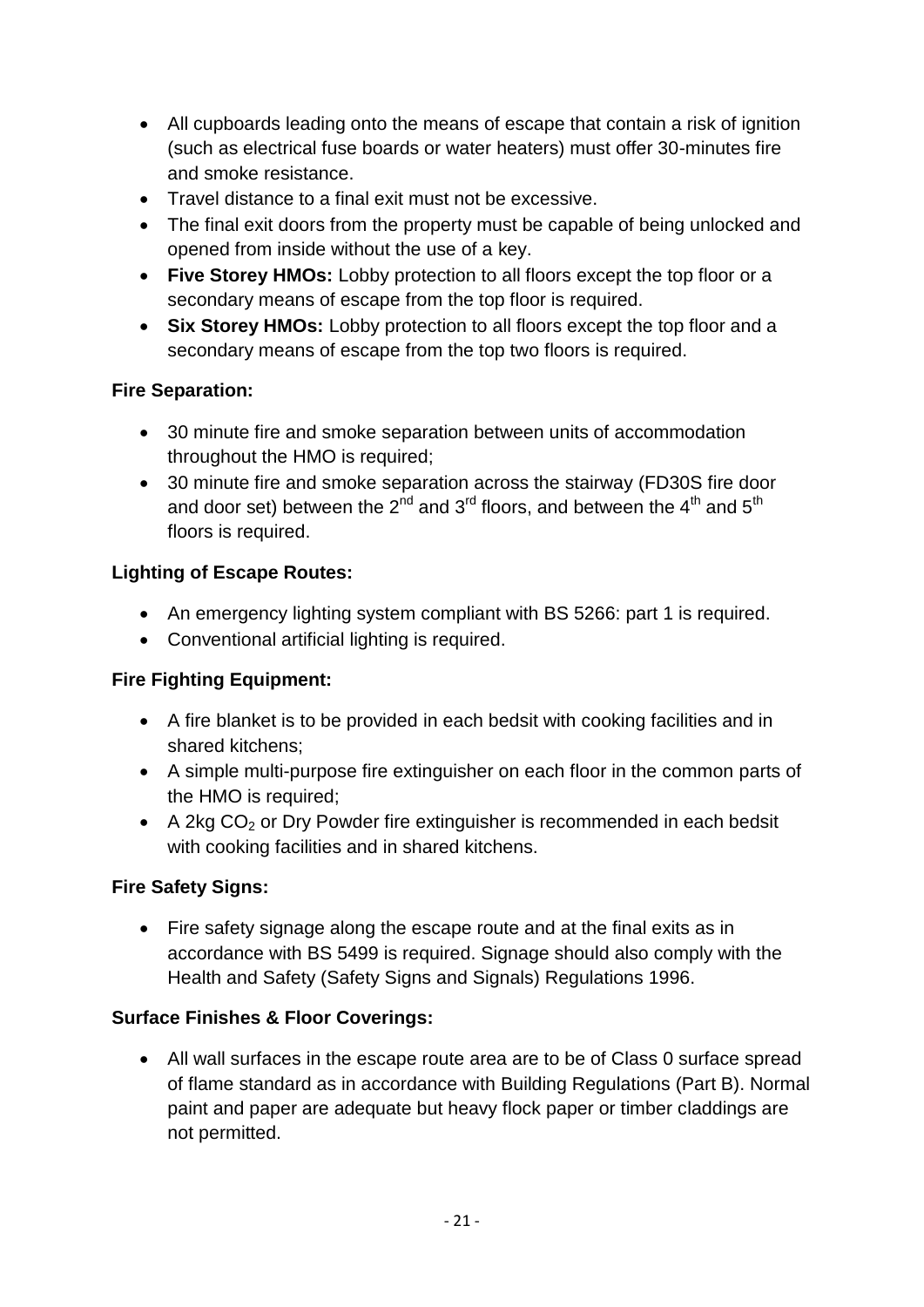- radius of flame spread (up to 35mm) when tested in accordance with BS 4790 or European equivalent. All floor coverings throughout the protected route should conform to low
- As a general guide for existing carpets, those comprising of a mix of 80% floor coverings may not be suitable and will need to be replaced. wool and 20% synthetic fibre will comply. Many vinyl, linoleum and laminate

# **Management and Maintenance of Fire Safety:**

- It is recommended that all doors are kept closed at night.
- Fire blankets should be checked periodically to make sure they are in place and available for use.
- Where provided fire extinguishers must be inspected and serviced annually in accordance with BS 5306-3 and with the manufacturer's instructions.
- The escape route must be kept free from obstruction at all times.
- There should be no free storage on the escape routes.
- The automatic fire detection and warning system should be tested as in accordance with BS 5389: part 1: section 6. This entails:
	- o Weekly routine testing of one detector or call point in each zone and recorded in the log book and action taken to correct the fault; recorded in the system's log book. Any defects should also be
	- o A six-monthly service conducted by a suitably qualified specialist alarm engineer under a maintenance contract. This test should be recorded in the system's log book and a test certificate issued.
- in accordance with BS 5266: part 8. The service includes a full discharge test and must be carried out by a suitably qualified lighting engineer. The test must • The emergency lighting system should be inspected and serviced annually as be recorded in the system's log book and a test certificate issued.

 obligations) will be required for all licensable HMOs in accordance with the licence conditions, the following legislation and any other relevant legislation: Note: Additional fire safety management obligations (and other management

- The Housing Act 2004;
- The Regulatory Reform (Fire Safety) Order 2002
- The Licensing and Management of Houses in Multiple
- Occupation (Additional Provisions) (England) Regulations 2007
- The Management of Houses in Multiple Occupation (England)
- Regulations 2006

.

• The Licensing of Houses in Multiple Occupation (Prescribed Descriptions) (England) Order 2006;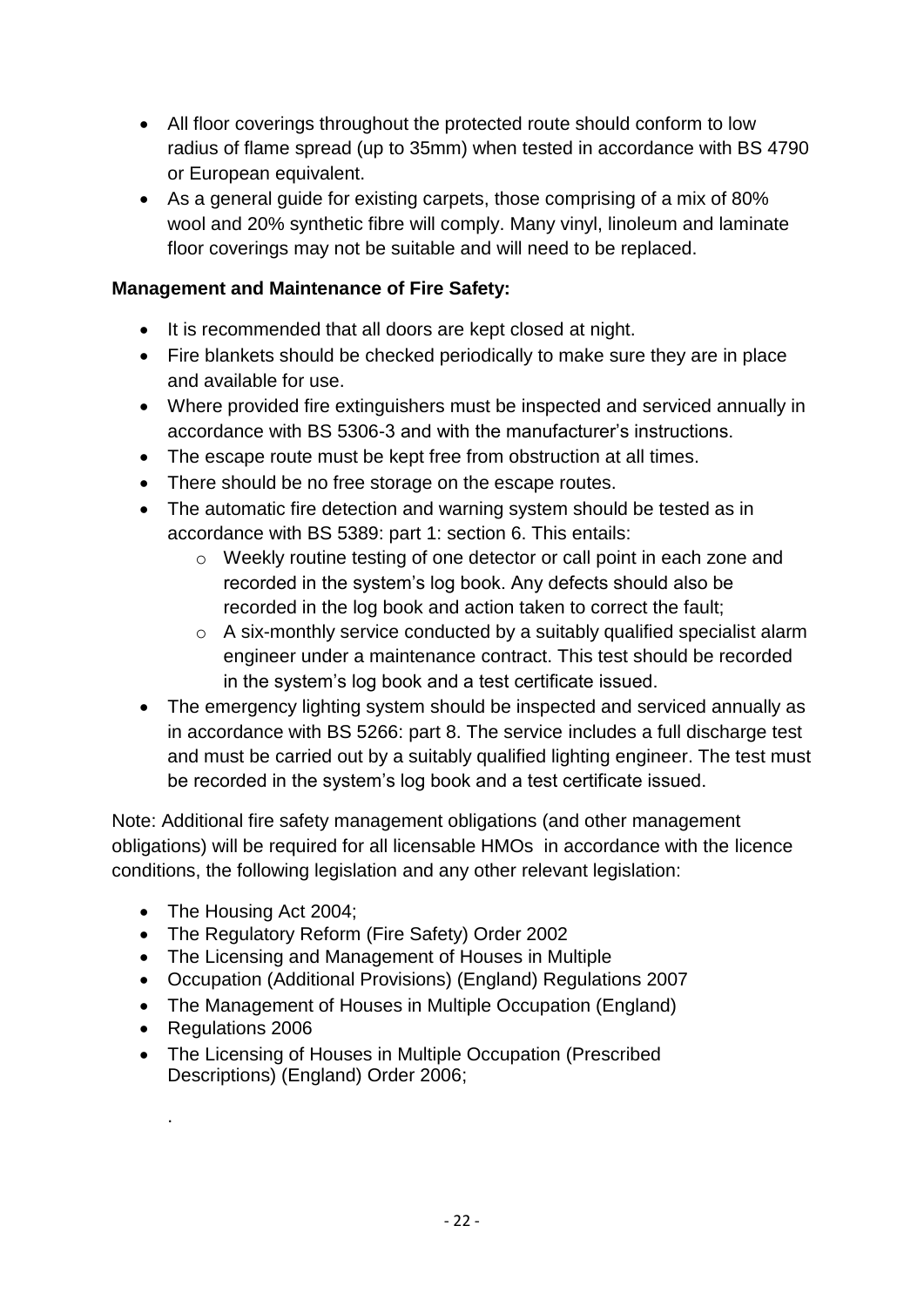# **Houses & Buildings Converted to Self-Contained Flats**

 self-contained flats where the conversion did not (and still does not) meet the building standards under the Building Regulations 1991. Buildings that were but will still be subject to assessment on a case-by-case basis. This section of guidance is aimed at houses or buildings that were converted into converted to a standard meeting these Regulations are not covered by this guidance

 A flat is considered as a self-contained dwelling where all its rooms and amenities are behind one entrance door.

# **Two Storey Building Converted into Self-Contained Flats:**

=This section of guidance does not include buildings that have been converted into flats and are contained within, above or below other types of accommodation or commercial premises.

# **Fire Detection & Alarm System:**

There is a requirement for a mixed system consisting of:

- Grade D: LD2 coverage in the common areas consisting of:
	- o Mains wired interlinked smoke alarms with integral battery back-up located in the common areas; and
	- o An interlinked, mains-wired heat detector in each flat in the room/ lobby that opens onto the escape route.
- Grade D: LD3 coverage in each flat consisting of:
	- o A mains-wired, non-interlinked smoke alarm in the room/ lobby that opens out on to the escape route to protect the sleeping occupants of the flat, (s*ubject to adequate fire separation between dwellings*).

 be taken from a permanent (landlord's/ freeholder's) supply and not taken from an The power for the alarm system circuit (and any emergency lighting circuit) should independent (tenant's) supply to any flat.

# **Escape Route:**

- A 30 minute protected route is required, including 30 minute fire and smoke resisting construction and full FD30S fire doors to rooms leading out on to the escape route.
- constructed and close fitting conventional doors are required (especially to There is no requirement for fire doors within the flats, but sound, wellkitchens);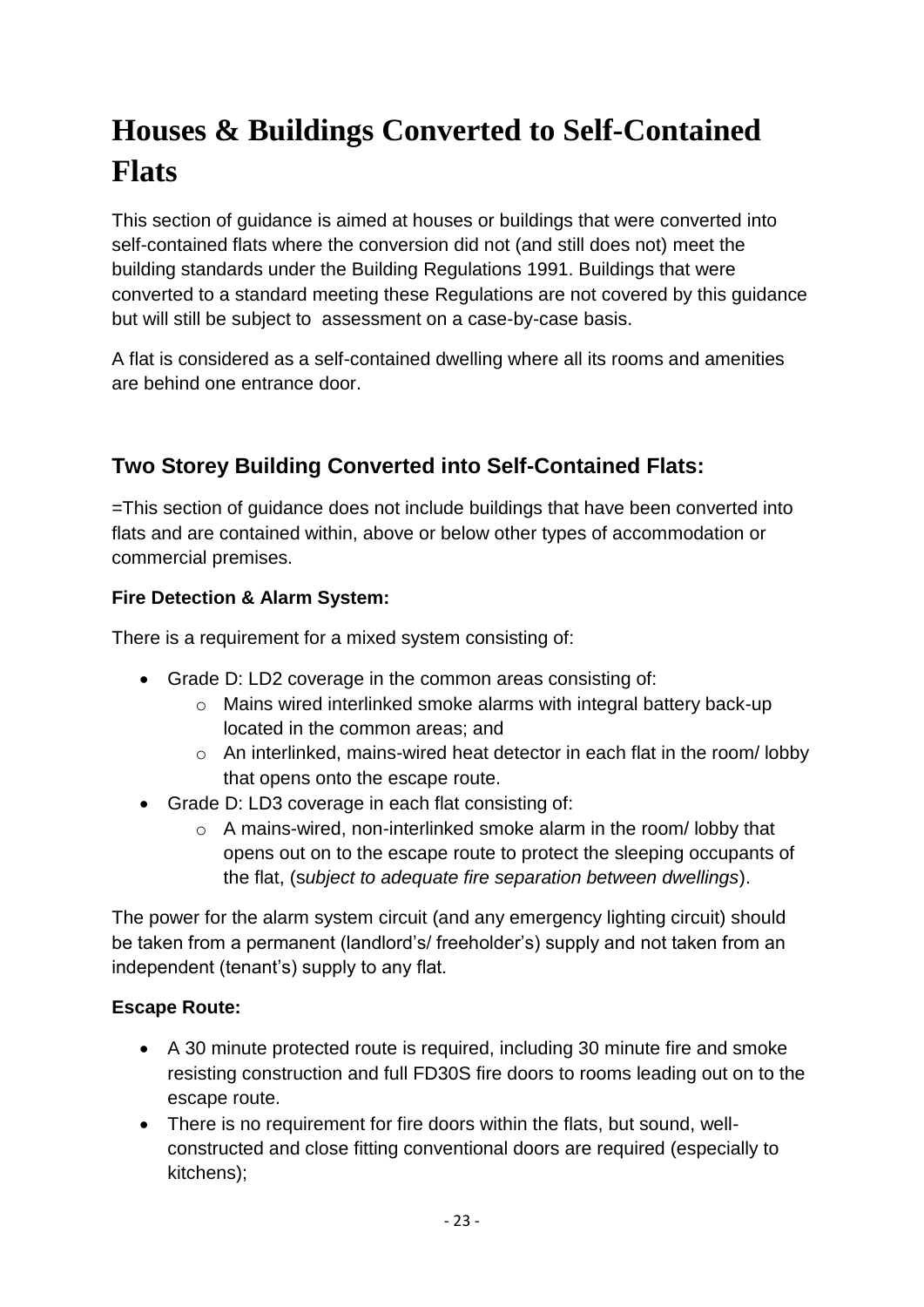- Travel distances to a point of safety and the final exit must not be excessive.
- The final exit doors from the property must be capable of being unlocked and opened from inside without the use of a key.

 It may be possible to accept a lower standard of protection for the escape route if there are suitable escape windows from all bedrooms and living rooms.

# **Fire Separation:**

- 30 minutes fire resistance between flats throughout is the ideal, but will be subject to risk assessment; there may be no requirement for additional fireresisting separation between units providing walls, floors and ceilings are of sound, traditional construction and additional compensatory detection is fitted.
- flammable goods and kept locked or constructed to 30 minutes fire resistance. All cupboards leading onto the means of escape should be emptied of all
- and smoke resistance. All cupboards leading onto the means of escape that contain a risk of ignition (such as electrical fuse boards or water heaters) must offer 30 minutes fire

# **Lighting of Escape Routes:**

- An emergency lighting system compliant with BS 5266: part 1 is required where there is inadequate background light either from natural sources or borrowed from street lighting.
- Conventional artificial lighting is required.

# **Fire Fighting Equipment:**

- It is recommended good practice to provide a fire blanket in the kitchen of each dwelling;
- A simple multi-purpose fire extinguisher on each landing is recommended.

# **Fire Safety Signs:**

• Signage is only required if the escape route is complex.

# **Surface Finishes & Floor Coverings:**

- All wall surfaces in the common areas/ escape route area are to be of Class 0 (Part B). Normal paint and paper are adequate but heavy flock paper or surface spread of flame standard as in accordance with Building Regulations timber claddings are not permitted.
- accordance with BS 4790 or European equivalent. All floor coverings throughout the common areas/ protected route should conform to low radius of flame spread (up to 35mm) when tested in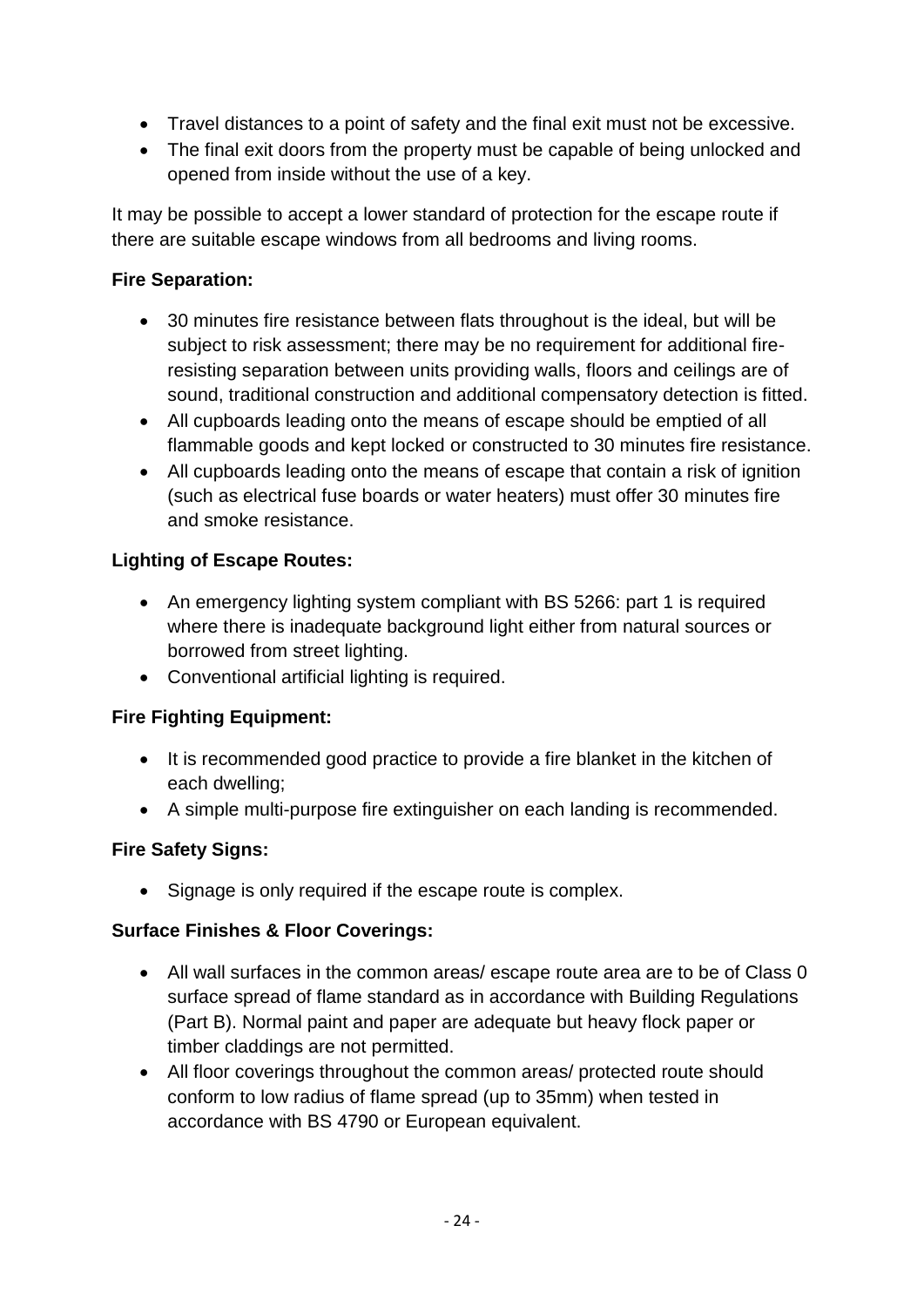As a general guide for existing carpets, those comprising of a mix of 80% floor coverings may not be suitable and will need to be replaced. wool and 20% synthetic fibre will comply. Many vinyl, linoleum and laminate

# **Management & Maintenance of Fire Safety:**

- Fire blankets should be checked periodically to make sure they are in place and available for use.
- Where provided fire extinguishers must be inspected and serviced annually in accordance with BS 5306-3 and with the manufacturer's instructions.
- The escape route must be kept free from obstruction at all times.
- There should be no free storage on the escape routes.
- The automatic fire detection and warning system should be tested as in accordance with BS 5389: part 1: section 6. This entails:
	- button. Prompt action must be taken to correct any faults; o Monthly routine testing of the smoke detectors by use of the test
	- o Periodical routine maintenance to include a clean of all detectors should be carried out as in accordance with the manufacturer's recommendations.
	- $\circ$  A record of all tests, services, faults and repairs should be maintained by the landlord or managing agent.
- If present the emergency lighting system should be inspected and serviced annually as in accordance with BS 5266: part 8.

# **Three or Four Storey Building Converted into Self-Contained Flats:**

This section of guidance does not include buildings that have been converted into flats and are contained within, above or below other types of accommodation or commercial premises.

# **Fire Detection & Alarm System:**

There is a requirement for a mixed system that comprises:

- Grade A: LD2 coverage in the common areas consisting of:
	- o A system of interlinked electrically operated smoke detectors in all circulation areas that form a part of the escape routes and that are linked to a control panel.
	- o An interlinked, mains-wired heat detector in each flat in the room/ lobby that opens onto the escape route.
	- $\circ$  The fire control panel located adjacent to the front door of the property;
	- o Manual call points located next to the final exits and on each landing;
	- $\circ$  The alarm signal must achieve sound levels of not less than 65dB(A) in all accessible parts of the building and not less than 75dB(A) at all bedheads when all doors are closed as to arouse sleeping persons.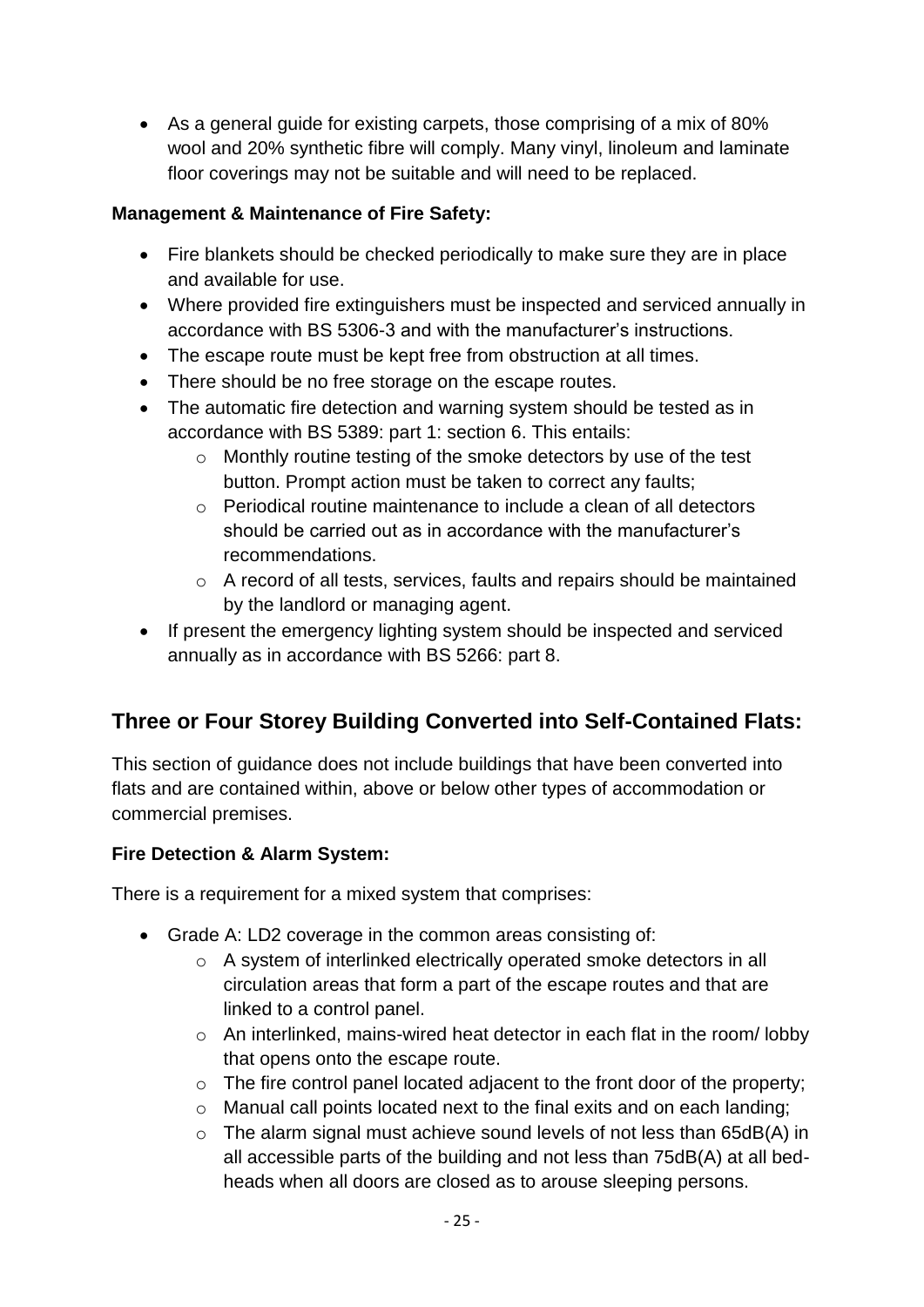- Grade D: LD3 coverage in each flat consisting of:
	- the flat*. (Subject to adequate fire separation between dwellings*) o A mains-wired, non-interlinked smoke alarm in the room/ lobby that opens out on to the escape route to protect the sleeping occupants of

 should be taken from a permanent (landlord's/ freeholder's) supply and not The power for the alarm system circuit (and any emergency lighting circuit) taken from an independent (tenant's) supply to any flat.

# **Escape Route:**

- A 30 minute protected route is required, including 30 minute fire and smoke resisting construction and full FD30S fire doors to rooms leading out on to the escape route.
- constructed and close fitting conventional doors are required (especially to There is no requirement for fire doors within the flats, but sound, wellkitchens);
- All cupboards leading onto the means of escape should be emptied of all flammable goods and kept locked;
- and smoke resistance. All cupboards leading onto the means of escape that contain a risk of ignition (such as electrical fuse boards or water heaters) must offer 30 minutes fire
- The final exit doors from the property must be capable of being unlocked and opened from inside without the use of a key.
- Travel distances to a point of safety and the final exit must not be excessive.

# **Fire Separation:**

 30 minutes fire resistance between flats throughout is the ideal, but will be subject to risk assessment; there may be no requirement for additional fireresisting separation between units providing walls, floors and ceilings are of sound, traditional construction and additional compensatory detection is fitted.

# **Lighting of Escape Routes:**

- An emergency lighting system compliant with BS 5266: part 1 is required where there is inadequate background light either from natural sources or borrowed from street lighting.
- Conventional artificial lighting is required.

# **Fire Fighting Equipment:**

- It is recommended good practice to provide a fire blanket in the kitchen of each dwelling;
- A simple multi-purpose fire extinguisher on each landing is recommended.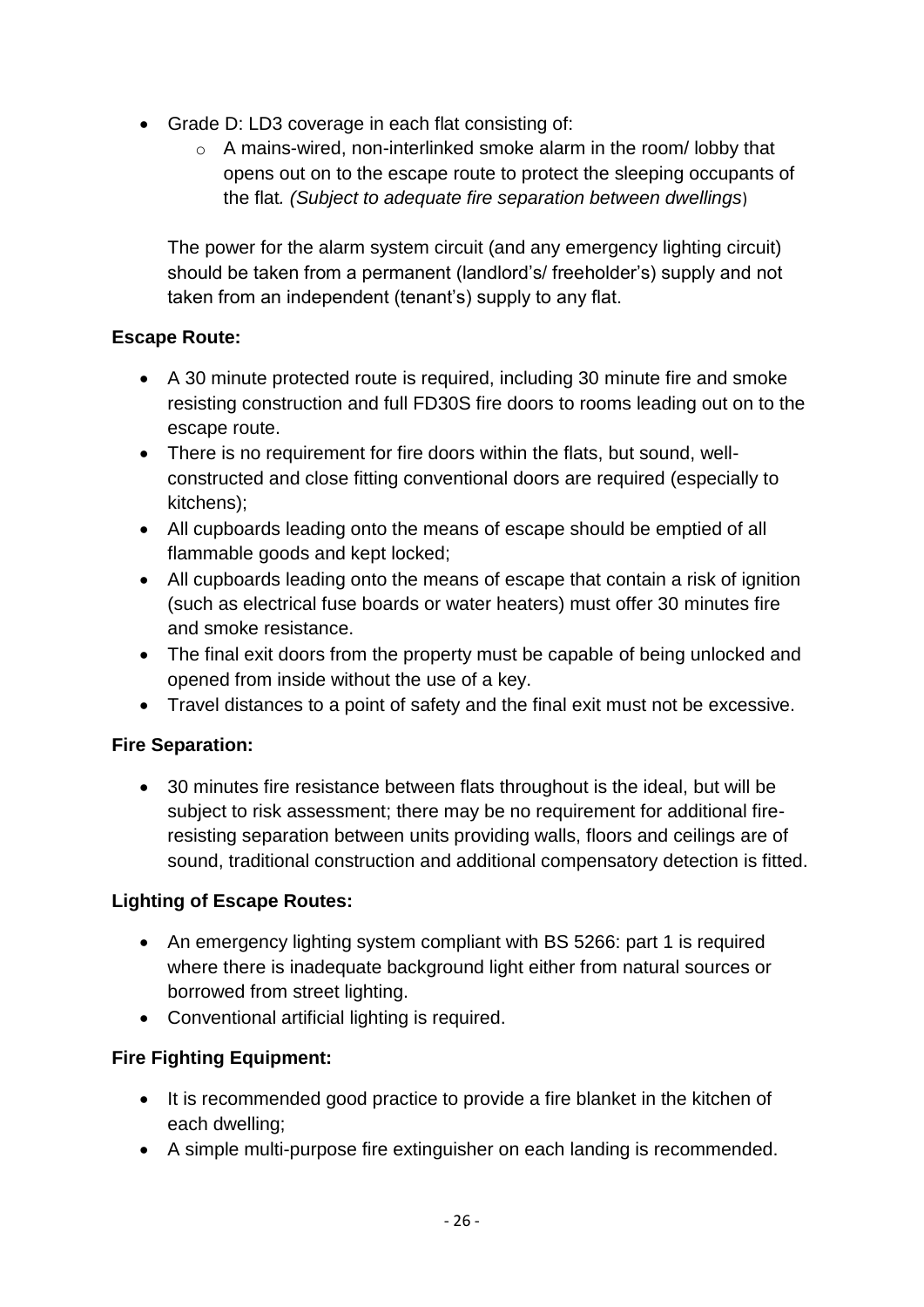# **Fire Safety Signs:**

• Signage is only required if the escape route is complex.

# **Surface Finishes & Floor Coverings:**

- All wall surfaces in the common areas/ escape route area are to be of Class 0 (Part B). Normal paint and paper are adequate but heavy flock paper or surface spread of flame standard as in accordance with Building Regulations timber claddings are not permitted.
- accordance with BS 4790 or European equivalent. All floor coverings throughout the common areas/ protected route should conform to low radius of flame spread (up to 35mm) when tested in
- As a general guide for existing carpets, those comprising of a mix of 80% floor coverings may not be suitable and will need to be replaced. wool and 20% synthetic fibre will comply. Many vinyl, linoleum and laminate

# **Management & Maintenance of Fire Safety:**

- Fire blankets should be checked periodically to make sure they are in place and available for use.
- Where provided fire extinguishers must be inspected and serviced annually in accordance with BS 5306-3 and with the manufacturer's instructions.
- The escape route must be kept free from obstruction at all times.
- There should be no free storage on the escape routes.
- The automatic fire detection and warning system should be tested as in accordance with BS 5389: part 1: section 6. This entails:
	- o Weekly routine testing of the Grade A system testing of one detector defects should also be recorded in the log book and action taken to correct the fault; or call point in each zone and recorded in the system's log book. Any
	- o A six-monthly service conducted by a suitably qualified specialist alarm engineer under a maintenance contract. This test should be recorded in the system's log book and a test certificate issued.
- If an emergency lighting system is installed then it should be inspected and serviced annually as in accordance with BS 5266: part 8. The service includes a full discharge test and must be carried out by a suitably qualified lighting engineer. The test must be recorded in the system's log book and a test certificate issued.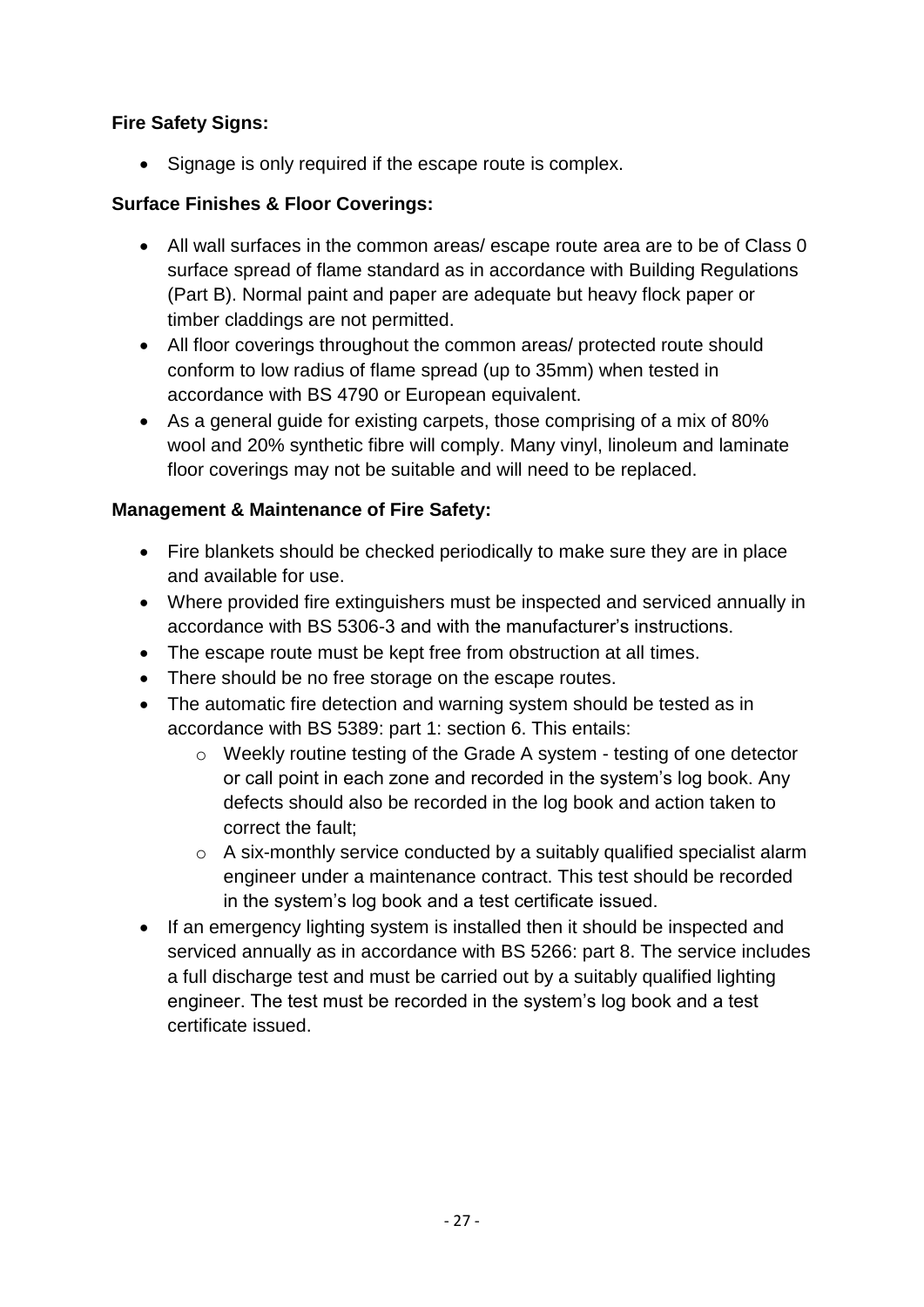# **Five or Six Storey Building Converted to Self-Contained Flats:**

This section of guidance does not include buildings that have been converted into flats and are contained within, above or below other types of accommodation or commercial premises.

# **Fire Detection & Alarm System:**

There is a requirement for a mixed system that comprises:

- Grade A: LD2 coverage in the common areas consisting of:
	- o A system of interlinked electrically operated smoke detectors in all circulation areas that form a part of the escape routes and that are linked to a control panel.
	- o An interlinked, mains-wired heat detector in each flat in the room/ lobby that opens onto the escape route.
	- $\circ$  The fire control panel located adjacent to the front door of the property;
	- o Manual call points located next to the final exits and on each landing;
	- o The alarm signal must achieve sound levels of not less than 65dB(A) in all accessible parts of the building and not less than 75dB(A) at all bedheads when all doors are closed as to arouse sleeping persons.
- Grade D: LD3 coverage in each flat consisting of:
	- the flat. (*Subject to adequate fire separation between dwellings*).  $\circ$  A mains-wired, non-interlinked smoke alarm in the room/ lobby that opens out on to the escape route to protect the sleeping occupants of

 be taken from a permanent (landlord's/ freeholder's) supply and not taken from an The power for the alarm system circuit (and any emergency lighting circuit) should independent (tenant's) supply to any flat.

# **Escape Route:**

- A 30 minute protected route is required, including 30 minute fire and smoke resisting construction and full FD30S fire doors to rooms leading out on to the escape route.
- closers) within the flats; There is a requirement for FD30 fire doors (without smoke seals or door
- combustible goods and kept locked; All cupboards leading onto the means of escape should be emptied of all
- and smoke resistance. All cupboards leading onto the means of escape that contain a risk of ignition (such as electrical fuse boards or water heaters) must offer 30-minutes fire
- The final exit doors from the property must be capable of being unlocked and opened from inside without the use of a key.
- Travel distances to a point of safety and the final exit must not be excessive.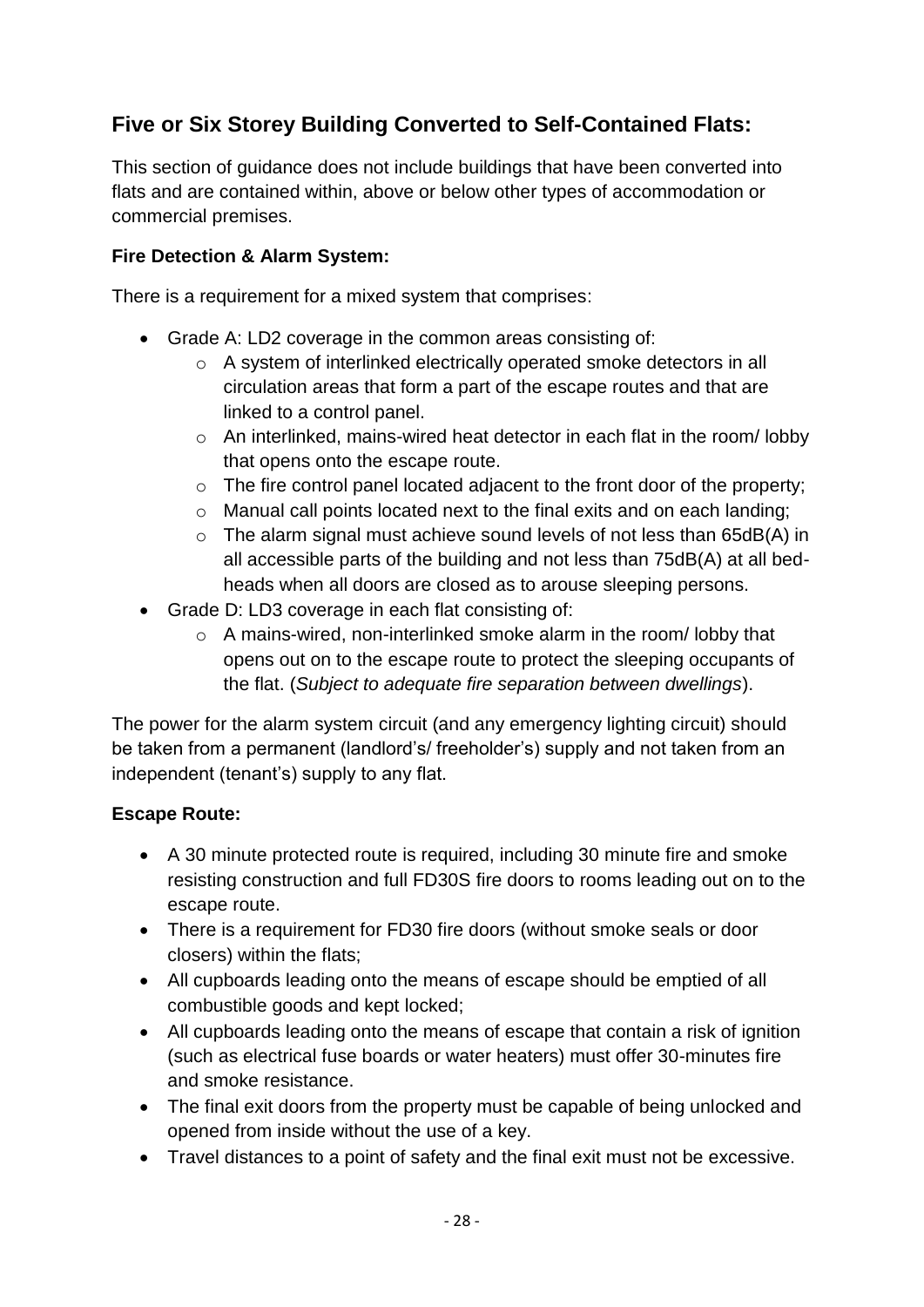# **Fire Separation:**

- 30 minute fire and smoke separation between units of accommodation throughout the building is required;
- 30 minute fire separation across the stairway between the  $2^{nd}$  and  $3^{rd}$  floors, and between the  $4<sup>th</sup>$  and  $5<sup>th</sup>$  floors is required.

# **Lighting of Escape Routes:**

- An emergency lighting system compliant with BS 5266: part 1 is required.
- Conventional artificial lighting is required.

# **Fire Fighting Equipment:**

- It is recommended good practice to provide a fire blanket in the kitchen of each dwelling;
- A simple multi-purpose fire extinguisher on each landing of the common parts is required.

# **Fire Safety Signs:**

• Signage is required along the escape route at the final exits.

# **Management & Maintenance of Fire Safety:**

- Fire blankets should be checked periodically to make sure they are in place and available for use.
- Fire extinguishers must be inspected and serviced annually in accordance with BS 5306-3 and with the manufacturer's instructions.
- The escape route must be kept free from obstruction at all times.
- There should be no free storage on the escape routes.
- The automatic fire detection and warning system should be tested as in accordance with BS 5389: part 1: section 6. This entails:
	- o Weekly routine testing of the Grade A system testing of one detector defects should also be recorded in the log book and action taken to correct the fault; or call point in each zone and recorded in the system's log book. Any
	- $\circ$  A six-monthly service conducted by a suitably qualified specialist alarm engineer under a maintenance contract. This test should be recorded in the system's log book and a test certificate issued.
	- o The emergency lighting system should be inspected and serviced annually as in accordance with BS 5266: part 8. The service includes a full discharge test and must be carried out by a suitably qualified lighting engineer. The test must be recorded in the system's log book and a test certificate issued.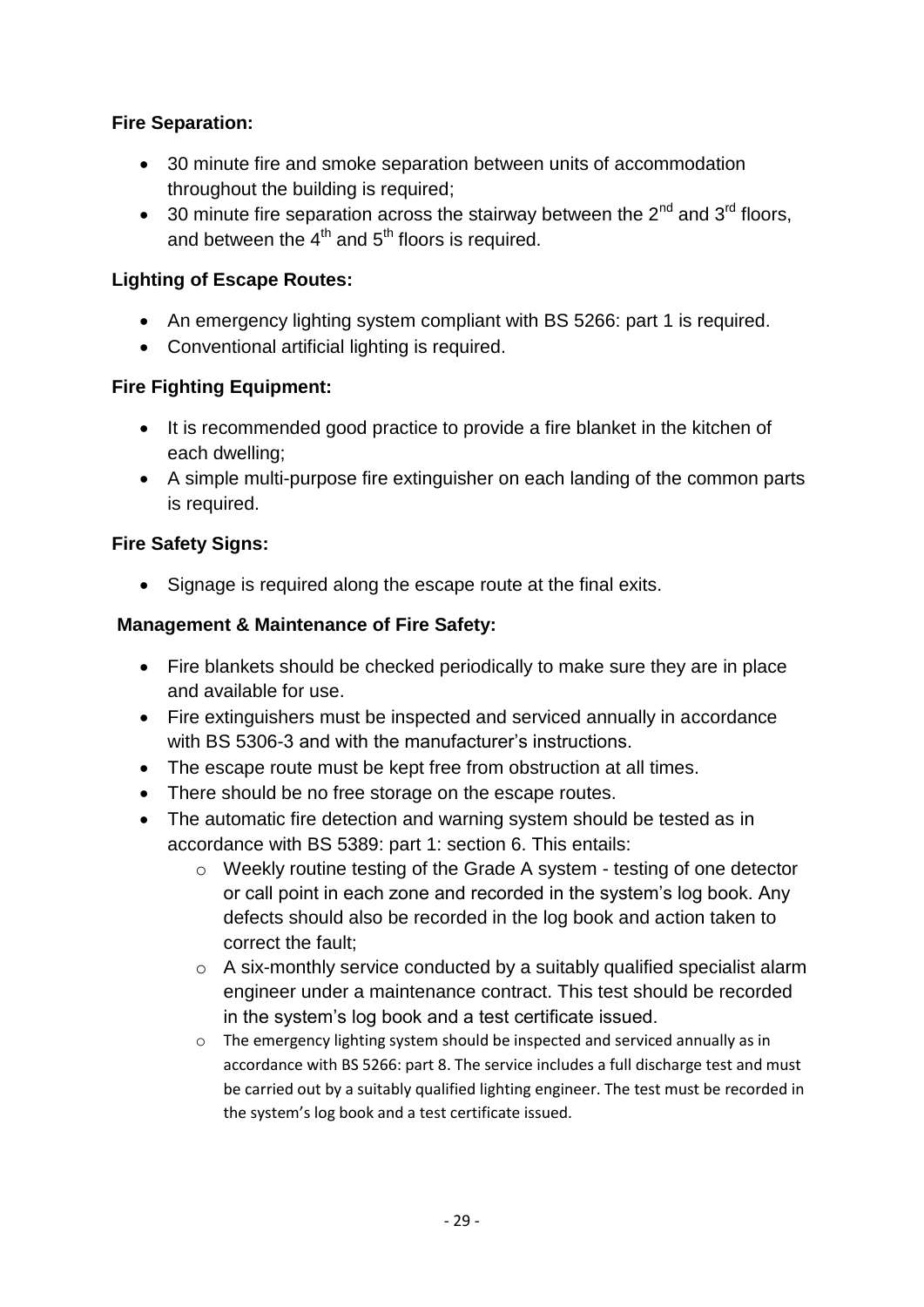# **FLATS IN MULTIPLE OCCUPATION (FMOs)**

who do not form a single household. A FMO is a flat or maisonette-flat that is being occupied by three or more persons

 There are a wide number of variables to consider when determining the fire safety FMOs are almost always located in larger buildings (*the parent building*), often above or within commercial or mixed use premises, or above or below other dwellings. standards that are required, such as:

- The size and layout of the parent building in which the FMO is located;
- The age of the parent building;
- The use of the parent building, eg: commercial or residential or both;
- The means of escape;
- The number of tenants in the FMO;
- The state of repair of the FMO and the parent building;

Because of the potential complexity of FMOs each one will be assessed by the advised to consult with the Council prior to letting out FMOs. Council on a case-by-case basis. Landlords and managing agents are therefore

# **Dwellings Associated with Larger Buildings of Mixed (Commercial and Residential) Use**

 premises, for example, a maisonette flat above a shop or restaurant, or affect the residential parts. If the fire occurs when the commercial business is closed the fire may become well established before it is noticed and the alarm is raised thus Residential accommodation is often situated above, below or within commercial accommodation within a public house. Any fire within the commercial premises will increasing the likelihood of harm to any occupants of the residential accommodation.

 associated with mixed use buildings: In addition to the fire safety standards that are applicable for certain dwelling types the following precautions are required for those private rented dwellings that are

 Generally there should be 60 minute fire and smoke separation between the commercial business is of a significantly low fire risk it may be possible to commercial and residential sections of the building. In buildings where the reduce the separation to 30 minutes where there is an automatic fire detection system that is linked to the residential fire detection system;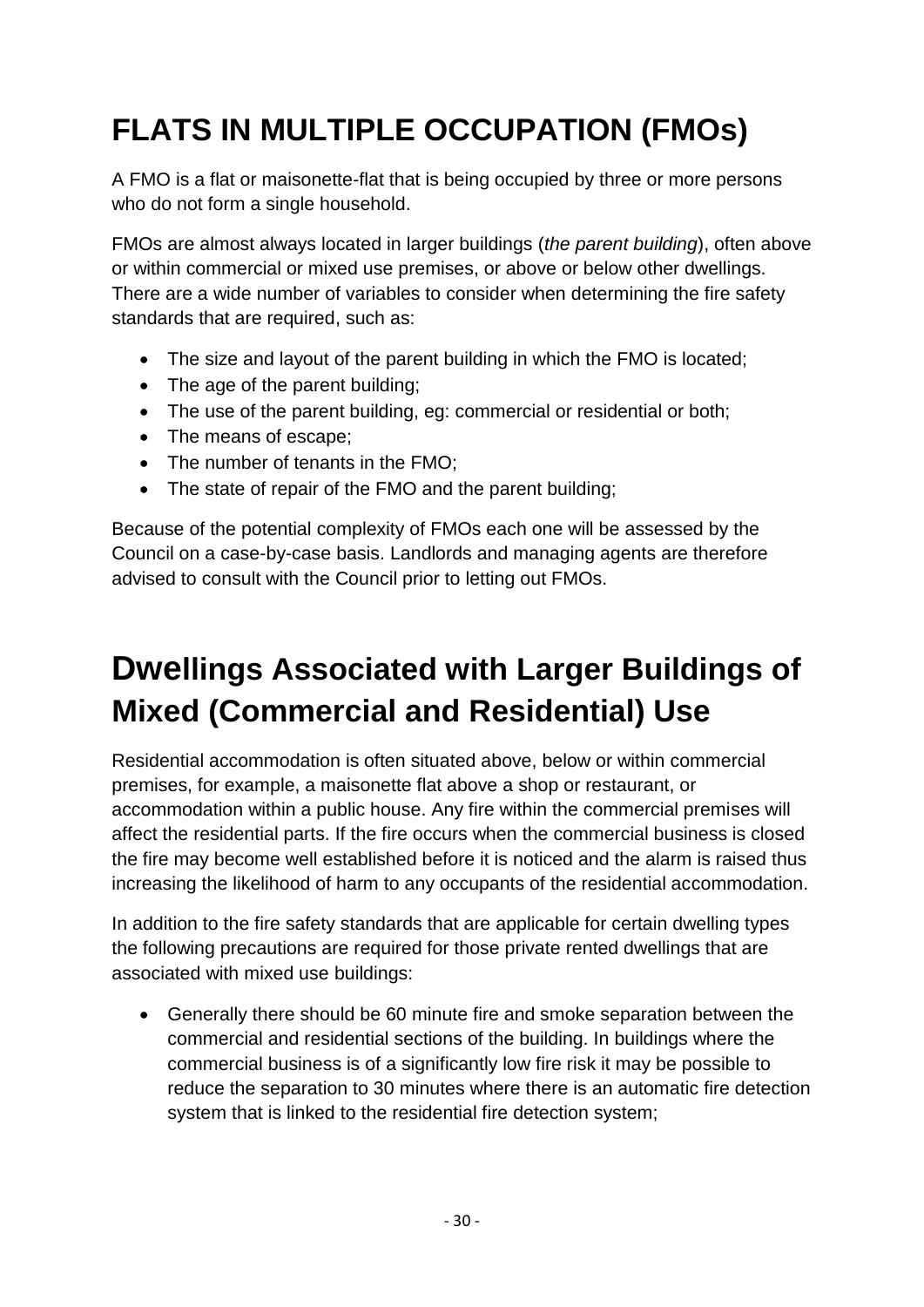- In high fire risk premises, even where 60 minute separation is achieved it may the fire detection system in the residential accommodation; still be necessary to install an automatic fire detection system that is linked to
- In some cases 60 minute fire and smoke separation will be impracticable to achieve, for example with some accommodation above public houses. In such cases compensatory measures will be necessary. In these situations a caseby-case assessment approach is necessary. Such compensatory measures may include:
	- o The use of fire protecting lobbies between the commercial and residential uses;
	- o A secondary means of escape;
	- $\circ$  In high risk situations a water suppression system in the commercial premises.

# **Escape Route:**

The escape route should be commensurate with the degree of fire separation, that is:

- Where 60 minutes fire and smoke separation between uses is required then a resisting construction and has full FD60S fire doors to all risk rooms leading fully protected escape route is necessary that is of 60-minute fire and smoke out on to the escape route;
- Where 30 minute fire and smoke separation between uses is required then a fully protected escape route is necessary that is of a 30 minute fire and smoke resisting construction and has full FD30S fire doors to risk rooms leading out on to the escape route;
- The escape route must be kept free from obstruction or free storage at all times.
- The final exit doors from the property must be capable of being unlocked and opened from inside without the use of a key.

# **Where the means of escape is provided by an external staircase:**

- should be full FD30S fire doors and frame sets; All doors that lead out on to, or that are located under, the external staircase
- The escape route must be kept free from obstruction or free storage at all times;
- staircase should be fitted with fire resisting glazing and any opening part should be effectively fixed shut as to provide a minimum 30 minutes fire All windows that view out on to, or that are located under, the external resisting construction. Glazing beads should be hardwood and should provide